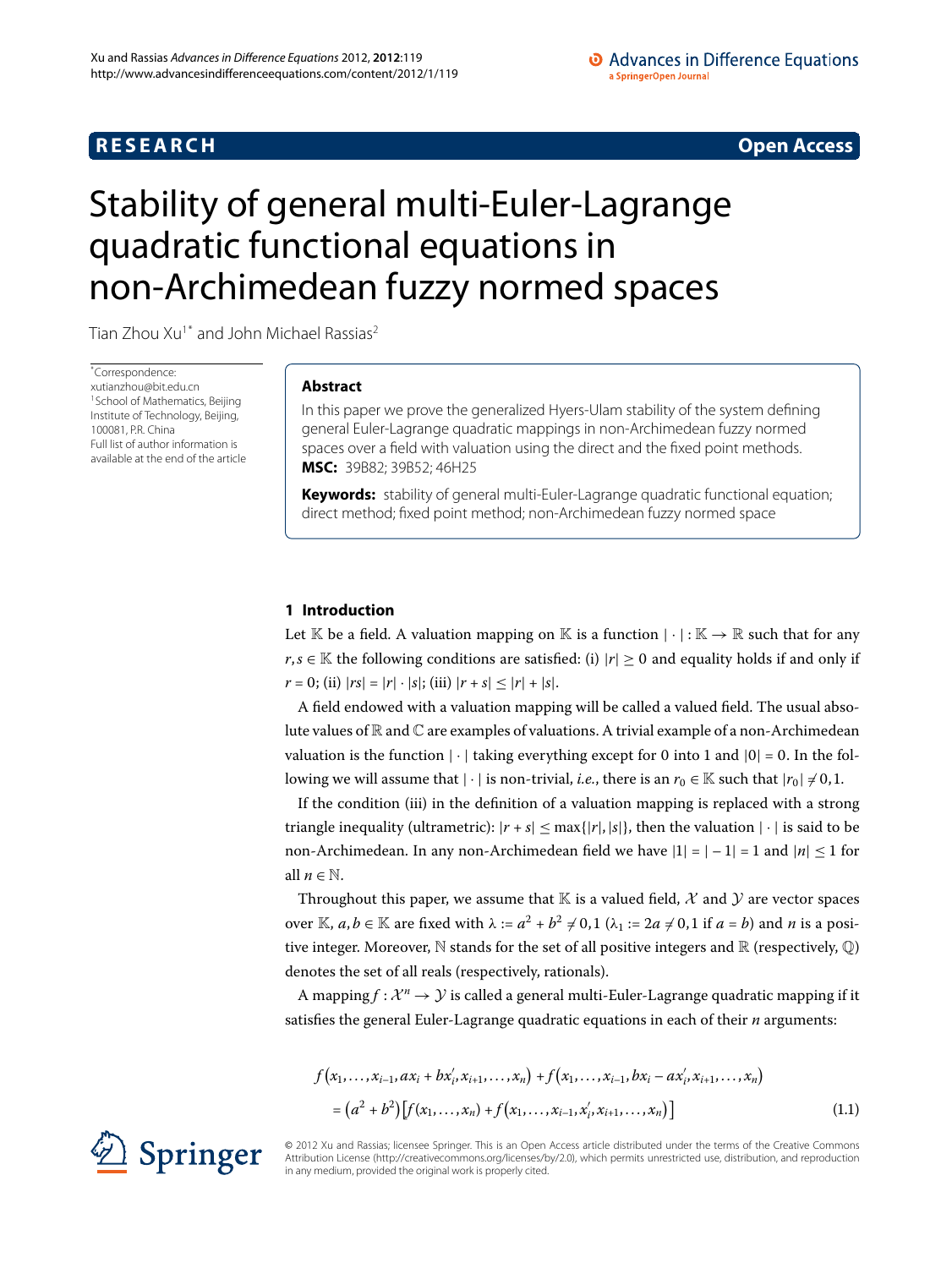<span id="page-1-1"></span>for all 
$$
i = 1, ..., n
$$
 and all  $x_1, ..., x_{i-1}, x_i, x'_i, x_{i+1}, ..., x_n \in \mathcal{X}$ . Letting  $x_i = x'_i = 0$  in (1.1), we get  $f(x_1, ..., x_{i-1}, 0, x_{i+1}, ..., x_n) = 0$ . Putting  $x'_i = 0$  in (1.1), we have

<span id="page-1-0"></span>
$$
f(x_1,...,x_{i-1},ax_i,x_{i+1},...,x_n)+f(x_1,...,x_{i-1},bx_i,x_{i+1},...,x_n)=\lambda f(x_1,...,x_n). \hspace{1cm} (1.2)
$$

Replacing  $x_i$  by  $ax_i$  and  $x'_i$  by  $bx_i$  in (1.1), respectively, we obtain

<span id="page-1-3"></span>
$$
f(x_1,...,x_{i-1},\lambda x_i, x_{i+1},...,x_n)
$$
  
=  $\lambda \left[ f(x_1,...,x_{i-1},ax_i,x_{i+1},...,x_n) + f(x_1,...,x_{i-1},bx_i,x_{i+1},...,x_n) \right].$  (1.3)

<span id="page-1-2"></span>From  $(1.2)$  and  $(1.3)$ , one gets

$$
f(x_1, ..., x_{i-1}, \lambda x_i, x_{i+1}, ..., x_n) = \lambda^2 f(x_1, ..., x_n)
$$
\n(1.4)

for all  $i = 1, ..., n$  and all  $x_1, ..., x_n \in \mathcal{X}$ . If  $a = b$  in (1.1), then we have

$$
f(x_1,...,x_{i-1},a(x_i+x'_i),x_{i+1},...,x_n)+f(x_1,...,x_{i-1},a(x_i-x'_i),x_{i+1},...,x_n)
$$
  
=  $2a^2[f(x_1,...,x_n)+f(x_1,...,x_{i-1},x'_i,x_{i+1},...,x_n)].$  (1.5)

Letting  $x'_i = x_i$  in (1.5), we obtain

$$
f(x_1, \ldots, x_{i-1}, \lambda_1 x_i, x_{i+1}, \ldots, x_n) = \lambda_1^2 f(x_1, \ldots, x_n)
$$
\n(1.6)

for all  $i = 1, ..., n$  and all  $x_1, ..., x_n \in \mathcal{X}$ .

The study of stability problems for functional equations is related to a question of Ulam [30] concerning the stability of group homomorphisms and affirmatively answered for Banach spaces by Hyers [13[\]](#page-17-4). The result of Hyers was generalized by Aoki [2] for approximate additive mappings and by Rassias  $[27]$  for approximate linear mappings by allowing the Cauchy difference operator  $CDf(x, y) = f(x + y) - [f(x) + f(y)]$  to be controlled by  $\epsilon(\|x\|^p + \|y\|^p)$ . In 1994, a further generalization was obtained by Găvruța [\[](#page-17-6)9], who replaced  $\epsilon(||x||^p + ||y||^p)$  by a general control function  $\varphi(x, y)$ . We refer the reader to see, for instance,  $[1, 4-7, 14-16, 18, 20, 22, 23, 25, 26, 28, 31-37]$  $[1, 4-7, 14-16, 18, 20, 22, 23, 25, 26, 28, 31-37]$  $[1, 4-7, 14-16, 18, 20, 22, 23, 25, 26, 28, 31-37]$  for more information on different aspects of stability of functional equations. On the other hand, for some outcomes on the stability of multi-quadratic and Euler-Lagrange-type quadratic mappings we refer the reader to [\[](#page-17-9)7,  $11, 24$  $11, 24$  $11, 24$ .

The main purpose of this paper is to prove the generalized Hyers-Ulam stability of multi-Euler-Lagrange quadratic functional equation (1.1) in complete non-Archimedean fuzzy normed spaces over a field with valuation using the direct and the fixed point methods.

## **2 Preliminaries**

We recall the notion of non-Archimedean fuzzy normed spaces over a field with valuation and some preliminary results (see for instance  $[3, 22, 23, 31, 32]$  $[3, 22, 23, 31, 32]$  $[3, 22, 23, 31, 32]$ ). For more details the reader is referred to  $[3, 22]$  $[3, 22]$  $[3, 22]$ .

**Definition 2.1** Let  $\mathcal{X}$  be a linear space over a field  $\mathbb{K}$  with a non-Archimedean valuation  $|\cdot|$ . A function  $\|\cdot\|$ :  $\mathcal{X} \to [0,\infty)$  is said to be a non-Archimedean norm if it satisfies the following conditions: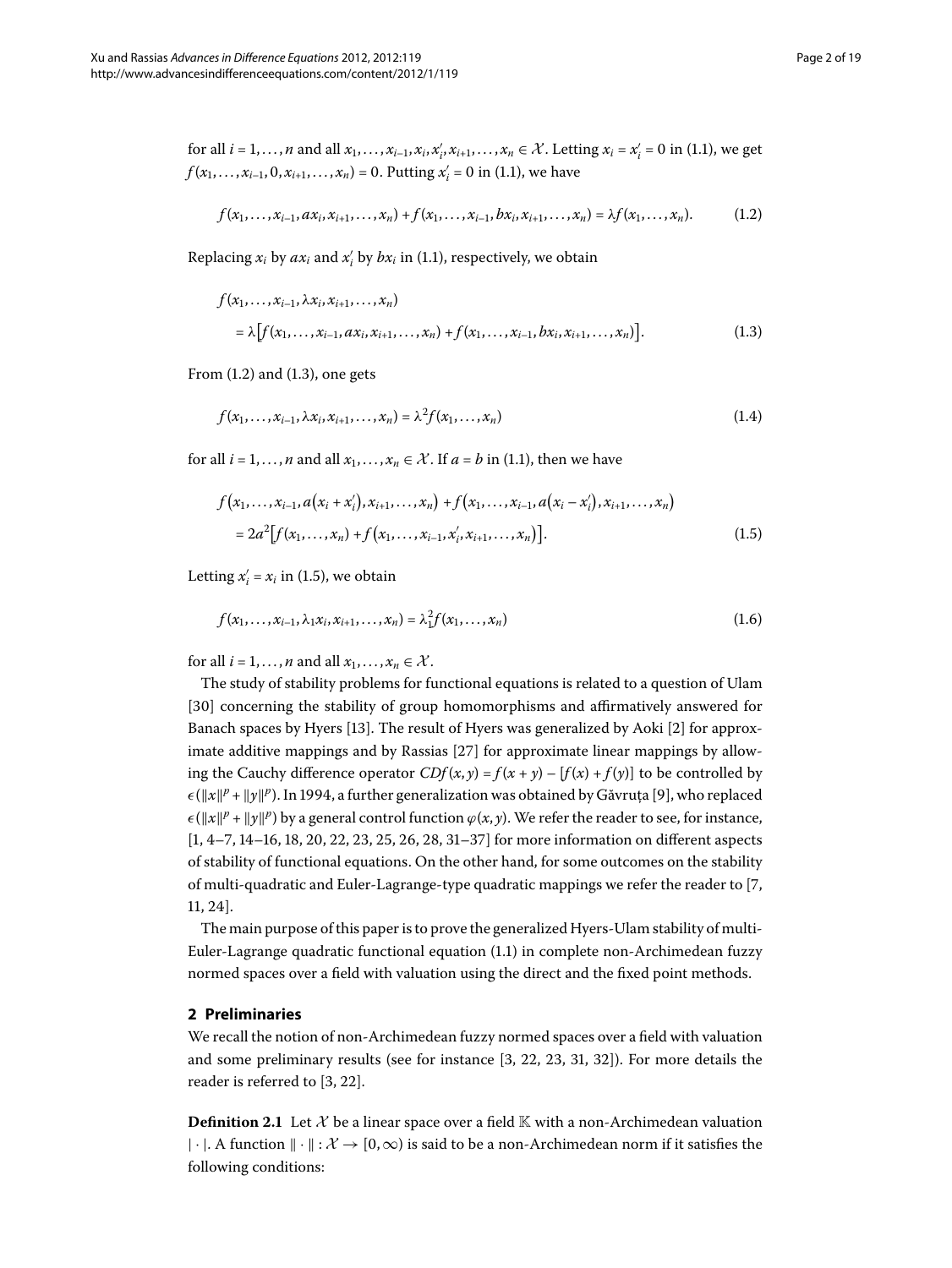- (i)  $\|x\| = 0$  if and only if  $x = 0$ ;
- (ii)  $\|rx\| = |r| \|x\|, r \in \mathbb{K}, x \in \mathcal{X}$ ;
- (iii) the strong triangle inequality

 $||x + y|| \leq \max{||x||, ||y||}, \quad x, y \in \mathcal{X}.$ 

Then  $(\mathcal{X}, \|\cdot\|)$  is called a non-Archimedean normed space. By a complete non-Archimedean normed space, we mean one in which every Cauchy sequence is convergent.

In 1897, Hensel discovered the  $p$ -adic numbers as a number-theoretical analogue of power series in complex analysis. Let *p* be a prime number. For any nonzero rational number *a*, there exists a unique integer *r* such that *a* = *pr m*/*n*, where *m* and *n* are integers not divisible by p. Then  $|a|_p := p^{-r}$  defines a non-Archimedean norm on  $\mathbb{Q}$ . The completion of  $\mathbb Q$  with respect to the metric  $d(a, b) = |a - b|_p$  is denoted by  $\mathbb Q_p$  which is called the *p*-adic number field. Note that if  $p > 2$ , then  $|2^n|_p = 1$  for each integer *n* but  $|2|_2 < 1$ .

During the last three decades, *p*-adic numbers have gained the interest of physicists for their research, in particular, into problems deriving from quantum physics, *p*-adic strings, and superstrings (see for instance  $[21]$  $[21]$ ).

A triangular norm (shorter *t*-norm, [29[\]](#page-17-25)) is a binary operation  $T : [0,1] \times [0,1] \rightarrow$  $[0, 1]$  which satisfies the following conditions: (a)  $T$  is commutative and associative; (b)  $T(a, 1) = a$  for all  $a \in [0, 1]$ ; (c)  $T(a, b) \leq T(c, d)$  whenever  $a \leq c$  and  $b \leq d$  for all  $a, b, c, d \in [0, 1]$ . Basic examples of continuous *t*-norms are the Łukasiewicz *t*-norm  $T_L$ ,  $T_L(a, b) = \max\{a + b - 1, 0\}$ , the product *t*-norm  $T_P$ ,  $T_P(a, b) = ab$  and the strongest triangular norm  $T_M$ ,  $T_M(a, b) = \min\{a, b\}$ . A *t*-norm is called continuous if it is continuous with respect to the product topology on the set  $[0, 1] \times [0, 1]$ .

A *t*-norm *T* can be extended (by associativity) in a unique way to an *m*-array operation taking for  $(x_1,...,x_m) \in [0,1]^m$ , the value  $T(x_1,...,x_m)$  defined recurrently by  $T_{i=1}^0 x_i = 1$  and  $T_{i=1}^m x_i = T(T_{i=1}^{m-1} x_i, x_m)$  for  $m \in \mathbb{N}$ . *T* can also be extended to a countable operation, taking for any sequence  $\{x_i\}_{i \in \mathbb{N}}$  in [0,1], the value  $T_{i=1}^{\infty} x_i$  is defined as  $\lim_{m\to\infty} T_{i=1}^m x_i$ . The limit exists since the sequence  $\{T^m_{i=1}x_i\}_{m\in\mathbb{N}}$  is non-increasing and bounded from below.  $T^{\infty}_{i=m}x_i$ is defined as  $T^{\infty}_{i=1}x_{m+i}$ .

**Definition 2.2** A *t*-norm *T* is said to be of Hadžić-type (*H*-type, we denote by  $T \in \mathcal{H}$ ) if a family of functions  $\{T_{i=1}^m(t)\}$  for all  $m \in \mathbb{N}$  is equicontinuous at  $t = 1$ , that is, for all  $\varepsilon \in (0,1)$ there exists  $\delta \in (0, 1)$  such that

 $t > 1 - \delta \implies T_{i=1}^m(t) > 1 - \varepsilon \text{ for all } m \in \mathbb{N}.$ 

The *t*-norm *TM* is a *t*-norm of Hadžić-type. Other important triangular norms we refer the reader to [\[](#page-17-26)12].

**Proposition 2.3** (see [\[](#page-17-26)12]) (1) If  $T = T_p$  or  $T = T_L$ , then

$$
\lim_{m\to\infty} T_{i=1}^{\infty} x_{m+i} = 1 \quad \Longleftrightarrow \quad \sum_{i=1}^{\infty} (1-x_i) < \infty.
$$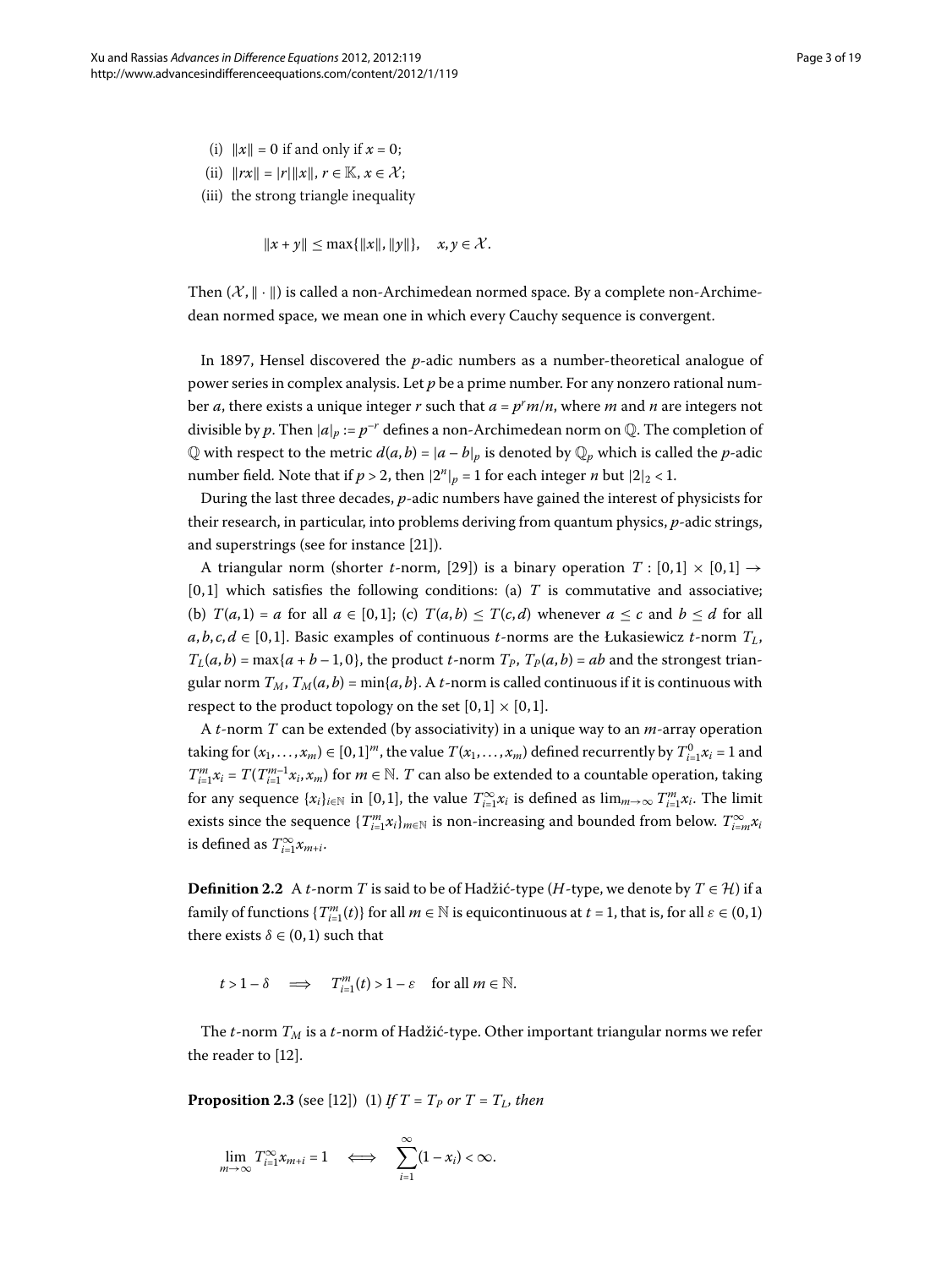() *If T is of Hadžić-type, then*

$$
\lim_{m \to \infty} T^{\infty}_{i=m} x_i = \lim_{m \to \infty} T^{\infty}_{i=1} x_{m+i} = 1
$$

*for every sequence*  $\{x_i\}_{i \in \mathbb{N}}$  *in* [0,1] *such that*  $\lim_{i \to \infty} x_i = 1$ *.* 

**Definition 2.4** (see [\[](#page-17-14)22]) Let X be a linear space over a valued field K and T be a continuous *t*-norm. A function  $N: \mathcal{X} \times \mathbb{R} \to [0, 1]$  is said to be a non-Archimedean fuzzy Menger norm on  $\mathcal X$  if for all  $x, y \in \mathcal X$  and all  $s, t \in \mathbb R$ :

- (N1)  $N(x,t) = 0$  for all  $t < 0$ ;
- (N2)  $x = 0$  if and only if  $N(x, t) = 1, t > 0$ ;
- (N3)  $N(cx, t) = N(x, t/|c|)$  if  $c \neq 0$ ;
- $(N4)$   $N(x + y, \max\{s, t\}) \geq T(N(x, s), N(y, t)), s, t > 0;$
- (N5)  $\lim_{t\to\infty} N(x,t) = 1$ .

If *N* is a non-Archimedean fuzzy Menger norm on  $\mathcal{X}$ , then the triple  $(\mathcal{X}, N, T)$  is called a non-Archimedean fuzzy normed space. It should be noticed that from the condition (N4) it follows that

$$
N(x,t) \geq T(N(0,t),N(x,s)) = N(x,s)
$$

for every  $t > s > 0$  and  $x, y \in \mathcal{X}$ , that is,  $N(x, \cdot)$  is non-decreasing for every x. This implies  $N(x, s + t) \geq N(x, \max\{s, t\})$ . If (N4) holds, then so does

(N6)  $N(x + y, s + t) \geq T(N(x, s), N(y, t)).$ 

We repeatedly use the fact  $N(-x,t) = N(x,t)$ ,  $x \in \mathcal{X}$ ,  $t > 0$ , which is deduced from (N3). We also note that Definition 2.4 is more general than the definition of a non-Archimedean Menger norm in [\[](#page-17-15)23, 31[\]](#page-17-19), where only fields with a non-Archimedean valuation have been considered.

<span id="page-3-0"></span>**Definition 2.5** Let (*X*, *N*, *T*) be a non-Archimedean fuzzy normed space. Let { $x_m$ }<sub>*m*∈N</sub> be a sequence in X. Then  $\{x_m\}_{m\in\mathbb{N}}$  is said to be convergent if there exists  $x \in \mathcal{X}$  such that lim<sub>*m*→∞</sub> *N*( $x_m$  –  $x$ ,  $t$ ) = 1 for all  $t > 0$ . In that case,  $x$  is called the limit of the sequence  ${x_m}_{m \in \mathbb{N}}$  and we denote it by  $\lim_{m \to \infty} x_m = x$ . The sequence  ${x_m}_{m \in \mathbb{N}}$  in X is said to be a Cauchy sequence if  $\lim_{m\to\infty} N(x_{m+p}-x_m,t) = 1$  for all  $t > 0$  and  $p = 1, 2, \ldots$  If every Cauchy sequence in  $X$  is convergent, then the space is called a complete non-Archimedean fuzzy normed space.

**Example 2.6** Let  $(X, \|\cdot\|)$  be a real (or non-Archimedean) normed space. For each  $k > 0$ , consider

$$
N_k(x,t) = \begin{cases} \frac{t}{t+k\|x\|}, & t > 0, \\ 0, & t \leq 0. \end{cases}
$$

Then  $(X, N_k, T_M)$  is a non-Archimedean fuzzy normed space.

**Example 2.7** (see [\[](#page-17-14)22]) Let  $(\mathcal{X}, \|\cdot\|)$  be a real normed space. Then the triple  $(\mathcal{X}, N, T_p)$ ,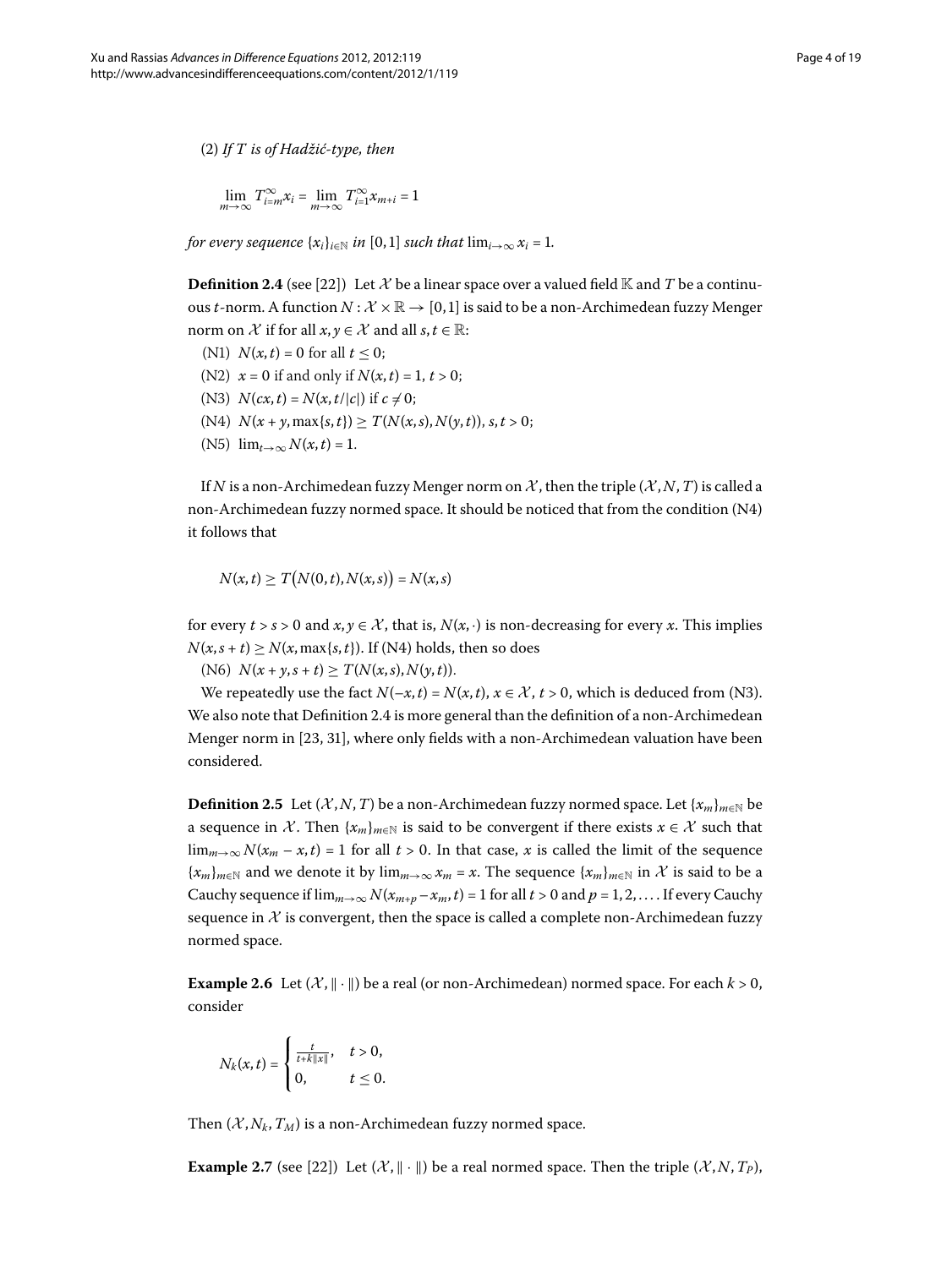where

$$
N(x,t) = \begin{cases} e^{-\|x\|/t}, & t > 0, \\ 0, & t \le 0 \end{cases}
$$

is a non-Archimedean fuzzy normed space. Moreover, if  $(\mathcal{X}, \|\cdot\|)$  is complete, then  $(X, N, T_P)$  is complete and therefore it is a complete non-Archimedean fuzzy normed space over an Archimedean valued field.

<span id="page-4-2"></span>Let  $\Omega$  be a set. A function  $d : \Omega \times \Omega \to [0,\infty]$  is called a generalized metric on  $\Omega$  if d satisfies

(1)  $d(x, y) = 0$  if and only if  $x = y$ ; (2)  $d(x, y) = d(y, x)$ ,  $x, y \in \Omega$ ; (3)  $d(x, y) \leq d(x, z) + d(y, z)$ ,  $x, y, z \in \Omega$ .

For explicitly later use, we recall the following result by Diaz and Margolis [\[](#page-17-27)8].

**Theorem 2.8** Let  $(\Omega, d)$  be a complete generalized metric space and  $J : \Omega \to \Omega$  be a strictly *contractive mapping with Lipschitz constant*  $0 < L < 1$ *, that is* 

 $d(Jx, Jy) \le Ld(x, y), \quad x, y \in \Omega.$ 

*If there exists a nonnegative integer*  $m_0$  *such that*  $d(J^{m_0}x, J^{m_0+1}x) < \infty$  *for an*  $x \in \Omega$ *, then* 

- *(1)* the sequence  ${J^m x}_{m \in \mathbb{N}}$  converges to a fixed point  $x^*$  of *J*;
- *(2)*  $x^*$  *is the unique fixed point of J in the set*  $\Omega^*$ ,

$$
\Omega^* := \left\{ y \in \Omega \middle| d\left(J^{m_0} x, y\right) < \infty \right\};
$$

<span id="page-4-1"></span> $(3)$  *if*  $y \in \Omega^*$ *, then* 

$$
d(y,x^*)\leq \frac{1}{1-L}d(y, Jy).
$$

## **3 Stability of the functional equation ([1.1\)](#page-0-1): a direct method**

<span id="page-4-0"></span>Throughout this section, using a direct method, we prove the stability of Eq[.](#page-0-1)  $(1.1)$  in complete non-Archimedean fuzzy normed spaces.

**Theorem 3.1** Let  $\mathbb{K}$  be a valued field, X be a vector space over  $\mathbb{K}$  and  $(\mathcal{Y}, N, T)$  be *a complete non-Archimedean fuzzy normed space over* K*. Assume also that, for every*  $i \in \{1, 2, \ldots, n\}, \Psi_i: \mathcal{X}^{n+1} \times [0, \infty) \to [0, 1]$  *is a mapping such that* 

$$
\lim_{j \to \infty} \Psi_i(\lambda^j x_1, ..., x_i, x'_i, x_{i+1}, ..., x_n, |\lambda|^{2j} t)
$$
\n
$$
= ...
$$
\n
$$
= \lim_{j \to \infty} \Psi_i(x_1, ..., x_{i-2}, \lambda^j x_{i-1}, x_i, x'_i, x_{i+1}, ..., x_n, |\lambda|^{2j} t)
$$
\n
$$
= \lim_{j \to \infty} \Psi_i(x_1, ..., x_{i-1}, \lambda^j x_i, \lambda^j x'_i, x_{i+1}, ..., x_n, |\lambda|^{2j} t)
$$
\n
$$
= \lim_{j \to \infty} \Psi_i(x_1, ..., x_i, x'_i, \lambda^j x_{i+1}, x_{i+2}, ..., x_n, |\lambda|^{2j} t) = ...
$$
\n
$$
= \lim_{j \to \infty} \Psi_i(x_1, ..., x_i, x'_i, x_{i+1}, ..., x_{n-1}, \lambda^j x_n, |\lambda|^{2j} t) = 1
$$
\n(3.1)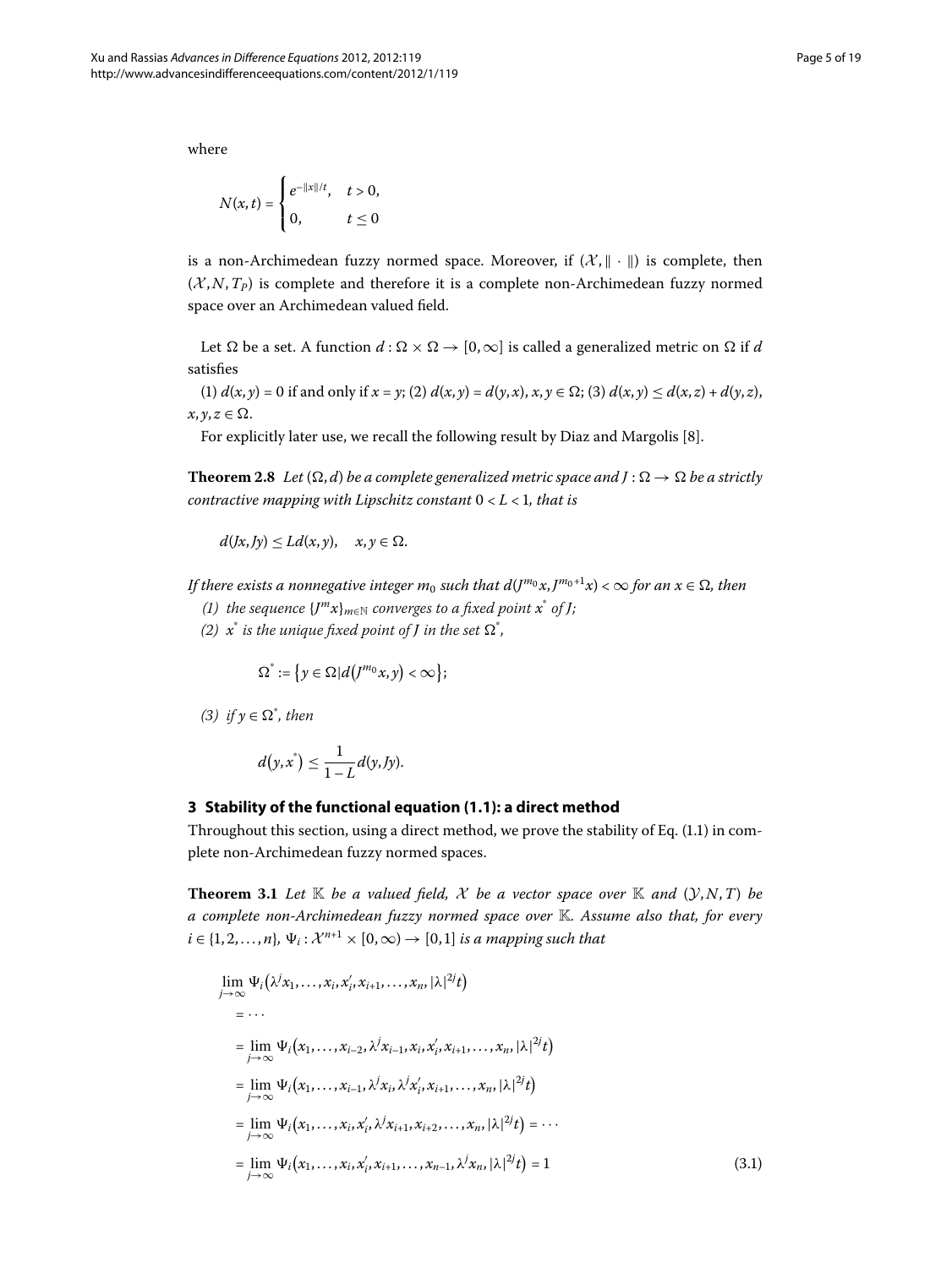<span id="page-5-3"></span>*and*

<span id="page-5-5"></span>
$$
\lim_{k \to \infty} T_{j=k}^{\infty} T(\Psi_i(x_1, \dots, x_{i-1}, \lambda^j x_i, 0, x_{i+1}, \dots, x_n, |\lambda|^{2j+1} t),
$$
\n
$$
\Psi_i(x_1, \dots, x_{i-1}, a\lambda^j x_i, b\lambda^j x_i, x_{i+1}, \dots, x_n, |\lambda|^{2(j+1)} t))
$$
\n
$$
= \lim_{k \to \infty} T_{j=1}^{\infty} T(\Psi_i(x_1, \dots, x_{i-1}, \lambda^{k+j-1} x_i, 0, x_{i+1}, \dots, x_n, |\lambda|^{2k+2j-1} t),
$$
\n
$$
\Psi_i(x_1, \dots, x_{i-1}, a\lambda^{k+j-1} x_i, b\lambda^{k+j-1} x_i, x_{i+1}, \dots, x_n, |\lambda|^{2k+2j} t)) = 1
$$
\n(3.2)

<span id="page-5-0"></span>*for all*  $x_1, \ldots, x_i, x'_i, x_{i+1}, \ldots, x_n \in \mathcal{X}$  and  $t > 0$ . If  $f : \mathcal{X}^n \to \mathcal{Y}$  is a mapping satisfying

$$
f(x_1, \ldots, x_{i-1}, 0, x_{i+1}, \ldots, x_n) = 0,\tag{3.3}
$$

*and*

$$
N(f(x_1,...,x_{i-1},ax_i+bx'_i,x_{i+1},...,x_n)+f(x_1,...,x_{i-1},bx_i-ax'_i,x_{i+1},...,x_n)
$$
  
\n
$$
-(a^2+b^2)[f(x_1,...,x_n)+f(x_1,...,x_{i-1},x'_i,x_{i+1},...,x_n)],t)
$$
  
\n
$$
\geq \Psi_i(x_1,...,x_i,x'_i,x_{i+1},...,x_n,t)
$$
\n(3.4)

<span id="page-5-4"></span>*for all*  $x_1, \ldots, x_i, x'_i, x_{i+1}, \ldots, x_n \in \mathcal{X}, i \in \{1, 2, \ldots, n\}$  and  $t \in [0, \infty)$ , then for every  $i \in$  $\{1, 2, \ldots, n\}$  *there exists a unique general multi-Euler-Lagrange quadratic mapping*  $Q_i$ :  $\mathcal{X}^n \rightarrow \mathcal{Y}$  such that

$$
N(f(x_1,...,x_n) - Q_i(x_1,...,x_n), t)
$$
  
\n
$$
\geq T_{j=1}^{\infty} T(\Psi_i(x_1,...,x_{i-1}, \lambda^{j-1}x_i, 0, x_{i+1},...,x_n, |\lambda|^{2j-1}t),
$$
  
\n
$$
\Psi_i(x_1,...,x_{i-1}, a\lambda^{j-1}x_i, b\lambda^{j-1}x_i, x_{i+1},...,x_n, |\lambda|^{2j}t))
$$
\n(3.5)

<span id="page-5-1"></span>*for all*  $x_1, \ldots, x_n \in \mathcal{X}$  *and t* > 0.

<span id="page-5-2"></span>*Proof* Fix  $x_1, \ldots, x_n \in \mathcal{X}$ ,  $j \in \mathbb{N} \cup \{0\}$ ,  $i \in \{1, 2, \ldots, n\}$  and  $t > 0$ . Putting  $x'_i = 0$  in (3.4), we get

$$
N(f(x_1,...,x_{i-1},ax_i,x_{i+1},...,x_n)+f(x_1,...,x_{i-1},bx_i,x_{i+1},...,x_n) - \lambda f(x_1,...,x_n),t) \geq \Psi_i(x_1,...,x_i,0,x_{i+1},...,x_n,t).
$$
\n(3.6)

Replacing  $x_i$  by  $ax_i$  and  $x'_i$  by  $bx_i$  in (3.4), respectively, we have

$$
N(f(x_1,...,x_{i-1},\lambda x_i,x_{i+1},...,x_n)-\lambda f(x_1,...,x_{i-1},ax_i,x_{i+1},...,x_n) - \lambda f(x_1,...,x_{i-1},bx_i,x_{i+1},...,x_n),t) \geq \Psi_i(x_1,...,x_{i-1},ax_i,bx_i,x_{i+1},...,x_n,t).
$$
 (3.7)

From  $(3.6)$  and  $(3.7)$ , one gets

$$
N\left(\frac{1}{\lambda^{2}}f(x_{1},...,x_{i-1},\lambda x_{i},x_{i+1},...,x_{n})-f(x_{1},...,x_{n}),t\right) \geq T(\Psi_{i}(x_{1},...,x_{i},0,x_{i+1},...,x_{n},|\lambda|t),
$$
  

$$
\Psi_{i}(x_{1},...,x_{i-1},ax_{i},bx_{i},x_{i+1},...,x_{n},|\lambda|^{2}t)).
$$
 (3.8)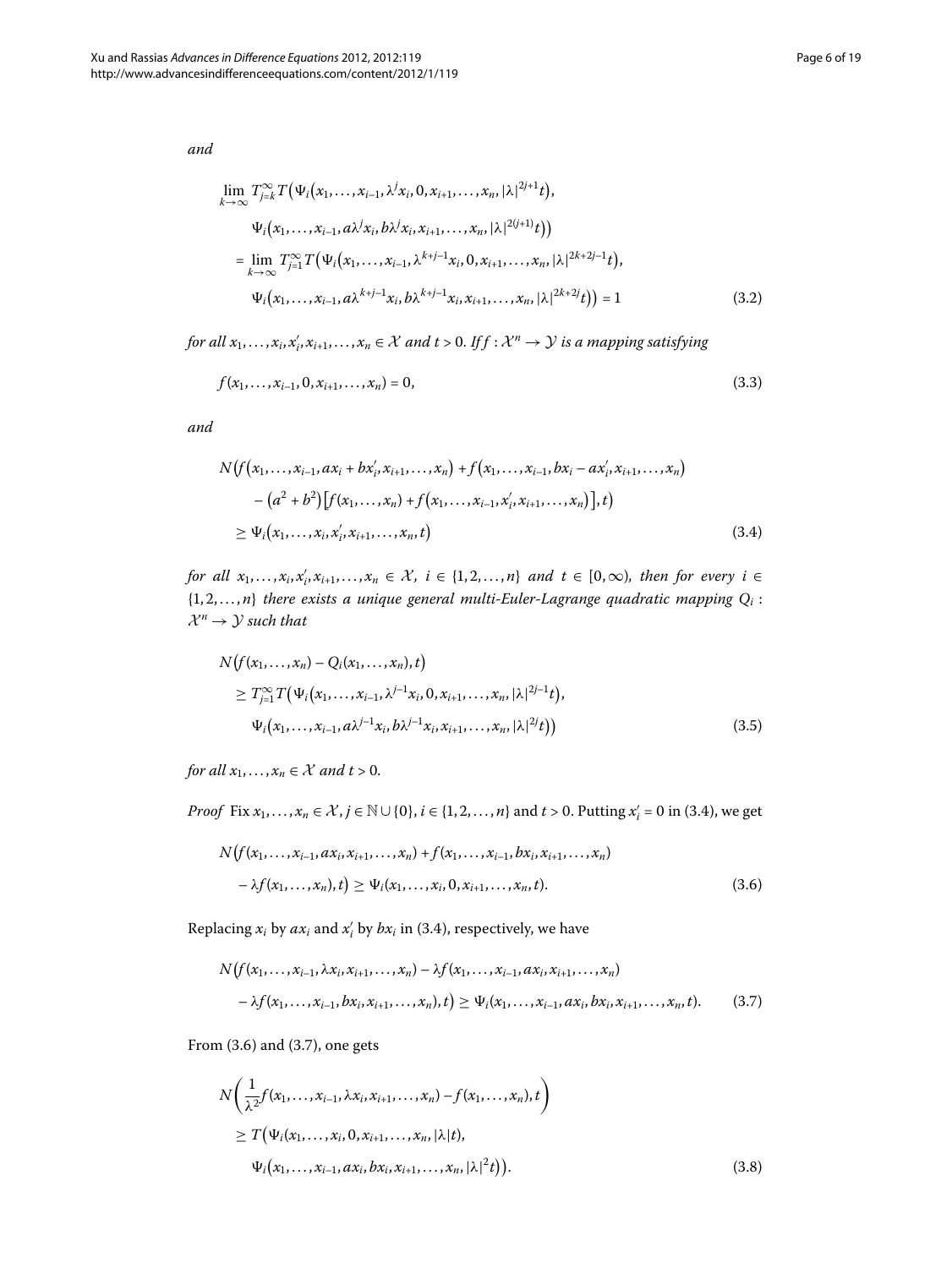$$
N\bigg(\frac{1}{\lambda^{2(k+p)}}f(x_1,\ldots,x_{i-1},\lambda^{k+p}x_i,x_{i+1},\ldots,x_n)-\frac{1}{\lambda^{2k}}f(x_1,\ldots,x_{i-1},\lambda^kx_i,x_{i+1},\ldots,x_n),t\bigg)\\ \geq T_{j=k}^{k+p-1}T(\Psi_i(x_1,\ldots,x_{i-1},\lambda^jx_i,0,x_{i+1},\ldots,x_n,|\lambda|^{2j+1}t),\\ \Psi_i(x_1,\ldots,x_{i-1},a\lambda^jx_i,b\lambda^jx_i,x_{i+1},\ldots,x_n,|\lambda|^{2(j+1)}t)),
$$

and thus from (3.2) it follows that  $\{\frac{1}{\lambda^{2j}}f(x_1,\ldots,x_{i-1},\lambda^jx_i,x_{i+1},\ldots,x_n)\}_{j\in\mathbb{N}}$  is a Cauchy sequence in a complete non-Archimedean fuzzy normed space. Hence, we can define a mapping  $Q_i: \mathcal{X}^n \to \mathcal{Y}$  such that

$$
\lim_{j\to\infty}N\bigg(\frac{1}{\lambda^{2j}}f(x_1,\ldots,x_{i-1},\lambda^jx_i,x_{i+1},\ldots,x_n)-Q_i(x_1,\ldots,x_n),t\bigg)=1.
$$

Next, for each  $k \in \mathbb{N}$  with  $k \geq 1$ , we have

$$
N\big(f(x_1,...,x_n) - \frac{1}{\lambda^{2k}}f(x_1,...,x_{i-1},\lambda^k x_i,x_{i+1},...,x_n),t\big)
$$
  
\n
$$
\geq T'_{j=1}N\bigg(\frac{1}{\lambda^{2(j-1)}}f(x_1,...,x_{i-1},\lambda^{j-1}x_i,x_{i+1},...,x_n)
$$
  
\n
$$
-\frac{1}{\lambda^{2j}}f(x_1,...,x_{i-1},\lambda^j x_i,x_{i+1},...,x_n),t\bigg)
$$
  
\n
$$
\geq T'_{j=1}T(\Psi_i(x_1,...,x_{i-1},\lambda^{j-1}x_i,0,x_{i+1},...,x_n,|\lambda|^{2j-1}t),
$$
  
\n
$$
\Psi_i(x_1,...,x_{i-1},a\lambda^{j-1}x_i,b\lambda^{j-1}x_i,x_{i+1},...,x_n,|\lambda|^{2j}t)).
$$

Therefore,

$$
N(f(x_1,...,x_n) - Q_i(x_1,...,x_n), t)
$$
  
\n
$$
\geq T\bigg(N\bigg(f(x_1,...,x_n) - \frac{1}{\lambda^{2k}}f(x_1,...,x_{i-1},\lambda^k x_i,x_{i+1},...,x_n), t\bigg),
$$
  
\n
$$
N\bigg(\frac{1}{\lambda^{2k}}f(x_1,...,x_{i-1},\lambda^k x_i,x_{i+1},...,x_n) - Q_i(x_1,...,x_n), t\bigg)\bigg)
$$
  
\n
$$
\geq T\bigg(T_{j-1}^k T(\Psi_i(x_1,...,x_{i-1},\lambda^{j-1}x_i,0,x_{i+1},...,x_n,|\lambda|^{2j-1}t),
$$
  
\n
$$
\Psi_i(x_1,...,x_{i-1},a\lambda^{j-1}x_i,b\lambda^{j-1}x_i,x_{i+1},...,x_n,|\lambda|^{2j}t)\bigg),
$$
  
\n
$$
N\bigg(\lambda^{-2k}f(x_1,...,x_{i-1},\lambda^k x_ix_{i+1},...,x_n) - Q_i(x_1,...,x_n), t\bigg).
$$

Letting  $k \to \infty$  in this inequality, we obtain (3[.](#page-4-0)5). Now, fix also  $x'_i \in \mathcal{X}$ , from (3.1) and (3.4) it follows that

$$
N(Q_i(x_1,...,x_{i-1},ax_i+bx'_i,x_{i+1},...,x_n)+Q_i(x_1,...,x_{i-1},bx_i-ax'_i,x_{i+1},...,x_n)- (a^2+b^2)[Q_i(x_1,...,x_n)+Q_i(x_1,...,x_{i-1},x'_i,x_{i+1},...,x_n)],t)\geq T(N(Q_i(x_1,...,x_{i-1},ax_i+bx'_i,x_{i+1},...,x_n)-\lambda^{-2}f(x_1,...,x_{i-1},\lambda^j(ax_i+bx'_i),x_{i+1},...,x_n),t),
$$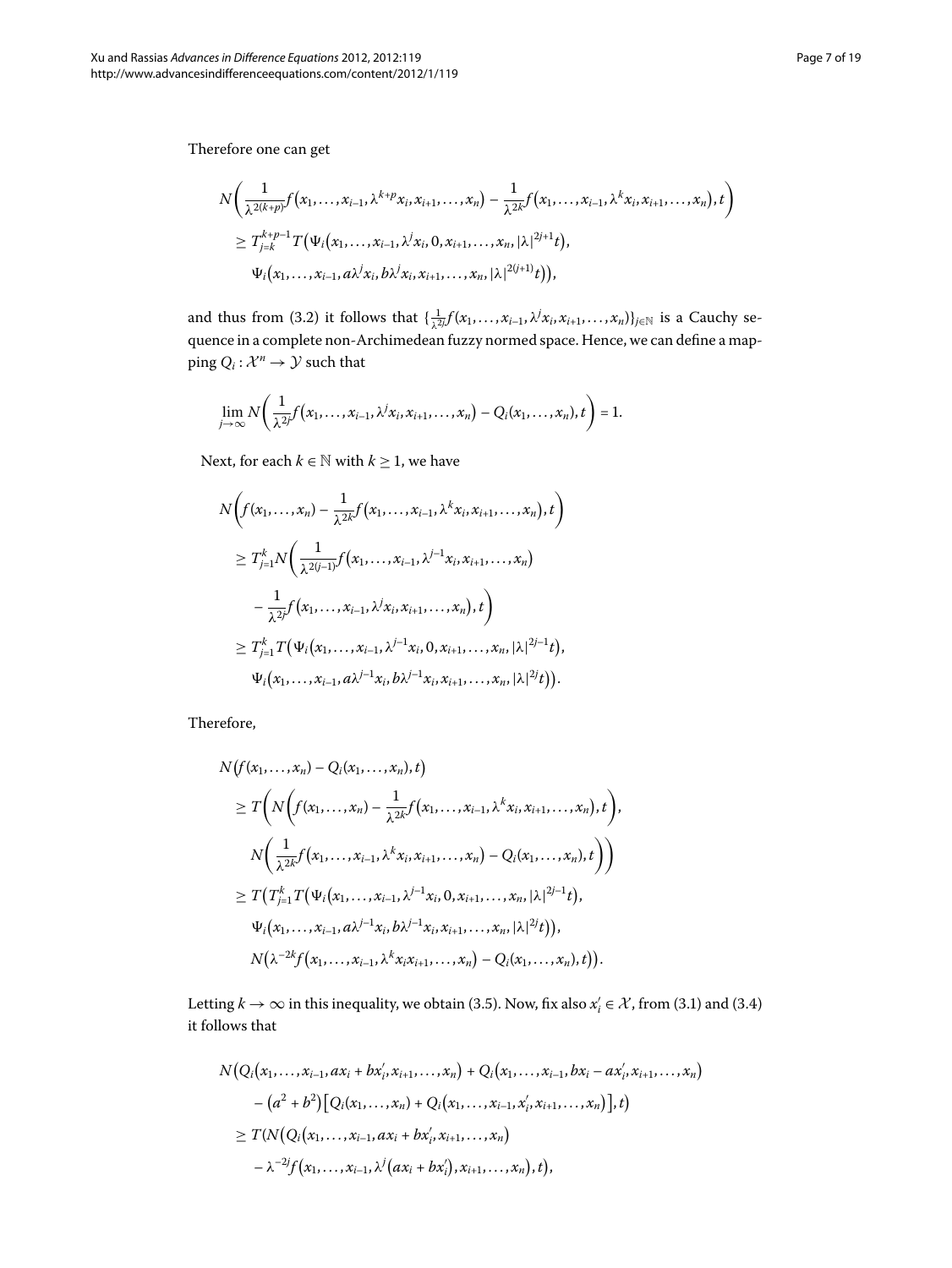$$
N(Q_i(x_1,...,x_{i-1}, bx_i - ax'_i, x_{i+1},...,x_n)
$$
  
\n
$$
- \lambda^{-2j} f(x_1,...,x_{i-1}, \lambda^j (bx_i - ax'_i), x_{i+1},...,x_n), t),
$$
  
\n
$$
N(-\lambda Q_i(x_1,...,x_n) + \lambda^{-2j+1} f(x_1,...,x_{i-1}, \lambda^j x_i, x_{i+1},...,x_n), t),
$$
  
\n
$$
N(-\lambda Q_i(x_1,...,x_{i-1}, x'_i, x_{i+1},...,x_n) + \lambda^{-2j+1} f(x_1,...,x_{i-1}, \lambda^j x'_i, x_{i+1},...,x_n), t),
$$
  
\n
$$
\Psi_i(x_1,...,x_{i-1}, \lambda^j x_i, \lambda^j x'_i, x_{i+1},...,x_n, |\lambda|^{2j} t) \rightarrow 1 \quad (j \rightarrow \infty).
$$

Next, fix  $k \in \{1, ..., n\} \setminus \{i\}, x_k' \in \mathcal{X}$ , and assume, without loss of generality, that  $k < i$  (the same arguments apply to the case where  $k > i$ )[.](#page-4-0) From (3.1) and (3.4), it follows that

$$
N(Q_i(x_1,...,x_{k-1},ax_k+bx'_k,x_{k+1},...,x_n)+Q_i(x_1,...,x_{k-1},bx_k-ax'_k,x_{k+1},...,x_n)
$$
  
\n
$$
-(a^2+b^2)[Q_i(x_1,...,x_n)+Q_i(x_1,...,x_{k-1},x'_k,x_{k+1},...,x_n)],t)
$$
  
\n
$$
\geq T(N(Q_i(x_1,...,x_{k-1},ax_k+bx'_k,x_{k+1},...,x_n))
$$
  
\n
$$
-\lambda^{-2j}f(x_1,...,x_{k-1},ax_k+bx'_k,x_{k+1},...,x_{i-1},\lambda^jx_i,x_{i+1},...,x_n),t),
$$
  
\n
$$
N(Q_i(x_1,...,x_{k-1},bx_k-ax'_k,x_{k+1},...,x_n)
$$
  
\n
$$
-\lambda^{-2j}f(x_1,...,x_{k-1},bx_k-ax'_k,x_{k+1},...,x_{i-1},\lambda^jx_i,x_{i+1},...,x_n),t),
$$
  
\n
$$
N(-\lambda Q_i(x_1,...,x_n)+\lambda^{-2j+1}f(x_1,...,x_{i-1},\lambda^jx_i,x_{i+1},...,x_n),t),
$$
  
\n
$$
N(-\lambda Q_i(x_1,...,x_{k-1},x'_k,x_{k+1},...,x_n)
$$
  
\n
$$
+\lambda^{-2j+1}f(x_1,...,x_{k-1},x'_k,x_{k+1},...,x_{i-1},\lambda^jx_i,x_{i+1},...,x_n),t),
$$
  
\n
$$
\Psi_k(x_1,...,x_k,x'_k,x_{k+1},...,x_{i-1},\lambda^jx_i,x_{i+1},...,x_n)\lambda^{2j}t)) \rightarrow 1 \quad (j \rightarrow \infty).
$$

Hence the mapping *Qi* is a general multi-Euler-Lagrange quadratic mapping. Let us finally assume that  $Q_i': \mathcal{X}^n \to \mathcal{Y}$  is another multi-Euler-Lagrange quadratic mapping satisfying (3.5). Then, by  $(1.4)$ ,  $(3.5)$  and  $(3.2)$ , it follows that

$$
N(Q_i(x_1,...,x_n) - Q'_i(x_1,...,x_n), t)
$$
  
=  $N(Q_i(x_1,...,x_{i-1},\lambda^k x_i, x_{i+1},...,x_n) - Q'_i(x_1,...,x_{i-1},\lambda^k x_i, x_{i+1},...,x_n), |\lambda|^{2k} t)$   

$$
\geq T(T_{j=1}^{\infty} T(\Psi_i(x_1,...,x_{i-1},\lambda^{k+j-1}x_i, 0, x_{i+1},...,x_n, |\lambda|^{2k+2j-1} t),
$$
  

$$
\Psi_i(x_1,...,x_{i-1}, a\lambda^{k+j-1}x_i, b\lambda^{k+j-1}x_i, x_{i+1},...,x_n, |\lambda|^{2k+2j-1} t),
$$
  

$$
T_{j=1}^{\infty} T(\Psi_i(x_1,...,x_{i-1},\lambda^{k+j-1}x_i, 0, x_{i+1},...,x_n, |\lambda|^{2k+2j-1} t),
$$
  

$$
\Psi_i(x_1,...,x_{i-1}, a\lambda^{k+j-1}x_i, b\lambda^{k+j-1}x_i, x_{i+1},...,x_n, |\lambda|^{2k+2j} t)))
$$
  

$$
\rightarrow 1 \quad (k \rightarrow \infty)
$$

<span id="page-7-0"></span>and therefore  $Q_i$  =  $Q'_i$ 

For  $a = b$ , we get the following result.

**Theorem 3.2** Let  $K$  be a valued field, X be a vector space over  $K$  and  $(Y, N, T)$  be *a complete non-Archimedean fuzzy normed space over* K*. Assume also that, for every*

. The contract of the contract of the contract of the contract of  $\Box$  $\Box$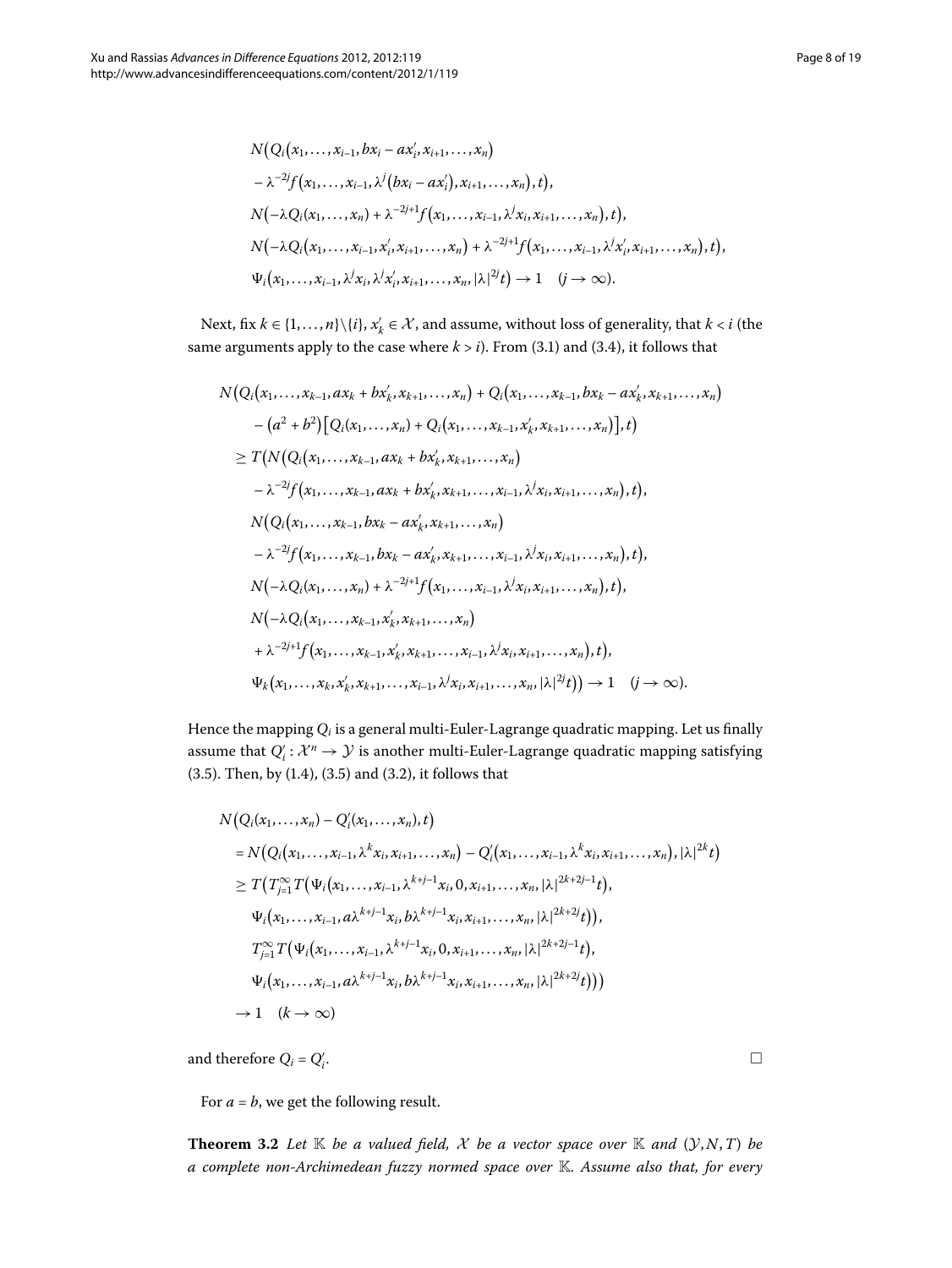<span id="page-8-4"></span>
$$
i \in \{1, 2, ..., n\}, \Psi_i: \mathcal{X}^{n+1} \times [0, \infty) \to [0, 1] \text{ is a mapping such that}
$$
\n
$$
\lim_{j \to \infty} \Psi_i(\lambda_1^j x_1, ..., x_i, x_i^j, x_{i+1}, ..., x_n, |\lambda_1|^{2j} t)
$$
\n
$$
= ...
$$
\n
$$
= \lim_{j \to \infty} \Psi_i(x_1, ..., x_{i-2}, \lambda_1^j x_{i-1}, x_i, x_i^j, x_{i+1}, ..., x_n, |\lambda_1|^{2j} t)
$$
\n
$$
= \lim_{j \to \infty} \Psi_i(x_1, ..., x_{i-1}, \lambda_1^j x_i, \lambda_1^j x_i^j, x_{i+1}, ..., x_n, |\lambda_1|^{2j} t)
$$
\n
$$
= \lim_{j \to \infty} \Psi_i(x_1, ..., x_i, x_i^j, \lambda_1^j x_{i+1}, x_{i+2}, ..., x_n, |\lambda_1|^{2j} t) = ...
$$
\n
$$
= \lim_{j \to \infty} \Psi_i(x_1, ..., x_i, x_i^j, x_{i+1}, ..., x_{n-1}, \lambda_1^j x_n, |\lambda_1|^{2j} t) = 1
$$
\n(3.9)

<span id="page-8-1"></span><span id="page-8-0"></span>*and*

$$
\lim_{k \to \infty} T_{j=k}^{\infty} \Psi_i(x_1, \dots, x_{i-1}, \lambda_1^j x_i, \lambda_1^j x_i, x_{i+1}, \dots, x_n, |\lambda_1|^{2j+2} t)
$$
\n
$$
= \lim_{k \to \infty} T_{j=1}^{\infty} \Psi_i(x_1, \dots, x_{i-1}, \lambda_1^{k+j-1} x_i, \lambda_1^{k+j-1} x_i, x_{i+1}, \dots, x_n, |\lambda_1|^{2k+2j} t) = 1
$$
\n(3.10)

*for all*  $x_1, \ldots, x_i, x'_i, x_{i+1}, \ldots, x_n \in \mathcal{X}$  and  $t > 0$ . If  $f : \mathcal{X}^n \to \mathcal{Y}$  is a mapping satisfying (3.3) and

$$
N(f(x_1,...,x_{i-1},a(x_i+x'_i),x_{i+1},...,x_n)+f(x_1,...,x_{i-1},a(x_i-x'_i),x_{i+1},...,x_n)
$$
  

$$
-2a^2[f(x_1,...,x_n)+f(x_1,...,x_{i-1},x'_i,x_{i+1},...,x_n)],t)
$$
  

$$
\geq \Psi_i(x_1,...,x_i,x'_i,x_{i+1},...,x_n,t)
$$
 (3.11)

<span id="page-8-3"></span>*for all*  $x_1, \ldots, x_i, x'_i, x_{i+1}, \ldots, x_n \in \mathcal{X}, i \in \{1, 2, \ldots, n\}$  and  $t \in [0, \infty)$ , then for every  $i \in$  $\{1, 2, \ldots, n\}$  *there exists a unique general multi-Euler-Lagrange quadratic mapping*  $Q_i$ *:*  $\mathcal{X}^n \rightarrow \mathcal{Y}$  *satisfying the functional equation (1[.](#page-1-2)5) and such that* 

$$
N(f(x_1,...,x_n) - Q_i(x_1,...,x_n), t)
$$
  
\n
$$
\geq T_{j=1}^{\infty} \Psi_i(x_1,...,x_{i-1}, \lambda_1^{j-1} x_i, \lambda_1^{j-1} x_i, x_{i+1},..., x_n, |\lambda_1|^{2j} t)
$$
\n(3.12)

<span id="page-8-2"></span>*for all*  $x_1, \ldots, x_n \in \mathcal{X}$  *and t* > 0.

*Proof* Fix  $x_1, \ldots, x_n \in \mathcal{X}$ ,  $j \in \mathbb{N} \cup \{0\}$ ,  $i \in \{1, 2, \ldots, n\}$  and  $t > 0$ . Putting  $x'_i = x_i$  in (3.11), we get

$$
N\left(\frac{1}{\lambda_1^2}f(x_1,\ldots,x_{i-1},\lambda_1x_i,x_{i+1},\ldots,x_n)-f(x_1,\ldots,x_n),t\right) \geq \Psi_i(x_1,\ldots,x_i,x_i,x_{i+1},\ldots,x_n,|\lambda_1|^2t).
$$
\n(3.13)

Hence,

$$
N\bigg(\frac{1}{\lambda_1^{2(j+1)}}f(x_1,\ldots,x_{i-1},\lambda_1^{j+1}x_i,x_{i+1},\ldots,x_n)-\frac{1}{\lambda_1^{2j}}f(x_1,\ldots,x_{i-1},\lambda_1^jx_i,x_{i+1},\ldots,x_n),t\bigg)\\ \geq \Psi_i(x_1,\ldots,x_{i-1},\lambda_1^jx_i,\lambda_1^jx_i,x_{i+1},\ldots,x_n,|\lambda_1|^{2j+2}t).
$$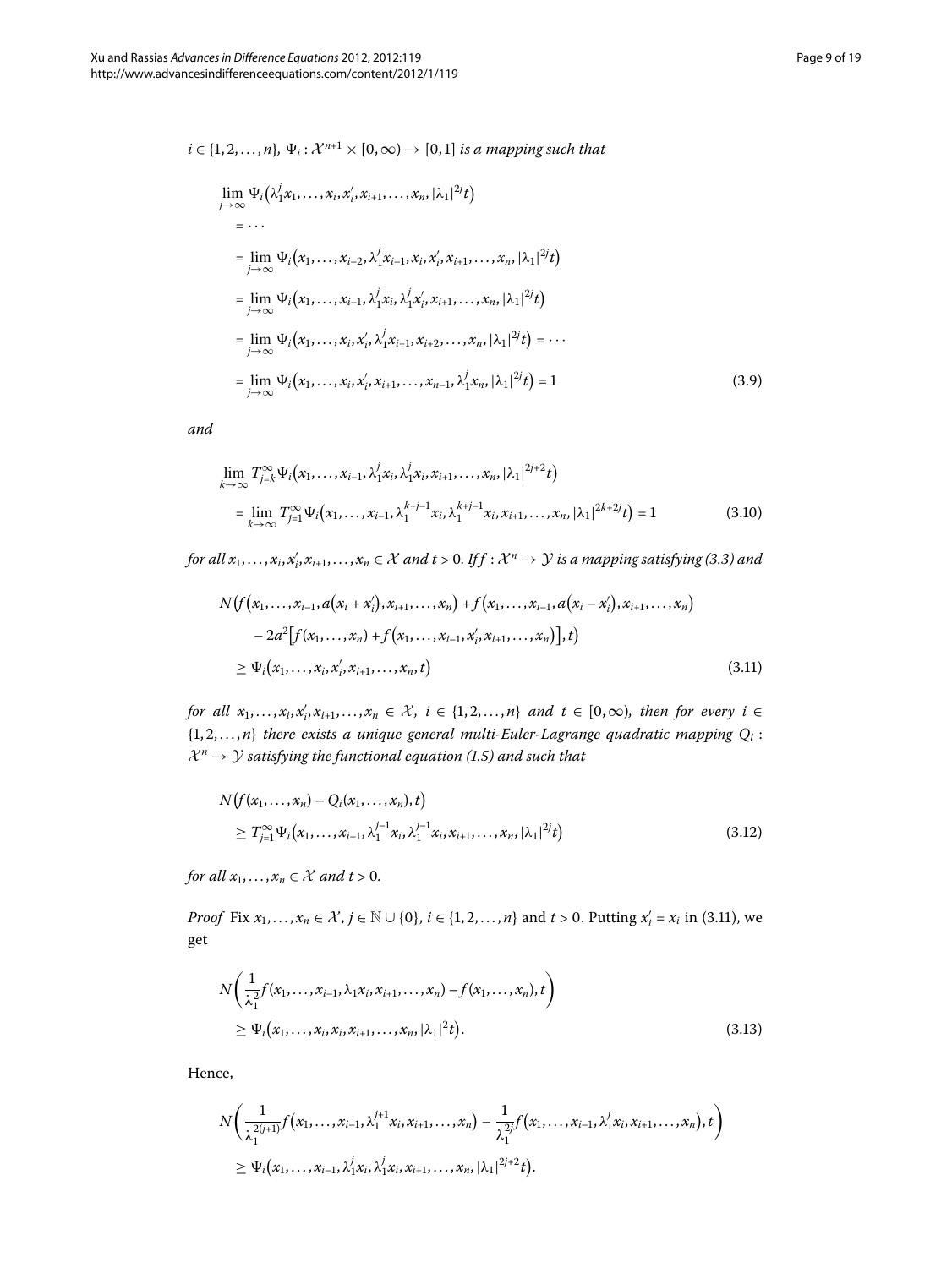Therefore one can get

$$
N\left(\frac{1}{\lambda_1^{2(k+p)}}f(x_1,\ldots,x_{i-1},\lambda_1^{k+p}x_i,x_{i+1},\ldots,x_n)-\frac{1}{\lambda_1^{2k}}f(x_1,\ldots,x_{i-1},\lambda^k x_i,x_{i+1},\ldots,x_n),t\right)
$$
  
\n
$$
\geq T_{j=k}^{k+p-1}N\left(\frac{1}{\lambda_1^{2(j+1)}}f(x_1,\ldots,x_{i-1},\lambda_1^{j+1}x_i,x_{i+1},\ldots,x_n)\right)
$$
  
\n
$$
-\frac{1}{\lambda_1^{2j}}f(x_1,\ldots,x_{i-1},\lambda_1^jx_i,x_{i+1},\ldots,x_n),t\right)
$$
  
\n
$$
\geq T_{j=k}^{k+p-1}\Psi_i(x_1,\ldots,x_{i-1},\lambda_1^jx_i,\lambda_1^jx_i,x_{i+1},\ldots,x_n,|\lambda_1|^{2j+2}t),
$$

and thus by (3.10) it follows that  $\{\frac{1}{\lambda_1^{\gamma} f}(x_1,\ldots,x_{i-1},\lambda_1^j x_i,x_{i+1},\ldots,x_n)\}_{j\in\mathbb{N}}$  is a Cauchy sequence in a complete non-Archimedean fuzzy normed space. Hence, we can define a mapping  $Q_i: \mathcal{X}^n \to \mathcal{Y}$  such that

$$
\lim_{j\to\infty}N\bigg(\frac{1}{\lambda_1^{2j}}f(x_1,\ldots,x_{i-1},\lambda_1^jx_i,x_{i+1},\ldots,x_n)-Q_i(x_1,\ldots,x_n),t\bigg)=1.
$$

Using (3.13) and induction, one can show that for any  $k \in \mathbb{N}$  we have

$$
N\big(f(x_1,\ldots,x_n)-\frac{1}{\lambda_1^{2k}}f(x_1,\ldots,x_{i-1},\lambda_1^kx_i,x_{i+1},\ldots,x_n),t\bigg)\\ \geq T'_{j=1}\Psi_i(x_1,\ldots,x_{i-1},\lambda_1^{j-1}x_i,\lambda_1^{j-1}x_i,x_{i+1},\ldots,x_n,|\lambda_1|^{2j}t).
$$

Therefore,

$$
N(f(x_1,...,x_n)-Q_i(x_1,...,x_n),t)
$$
  
\n
$$
\geq T(T_{j-1}^k \Psi_i(x_1,...,x_{i-1},\lambda_1^{j-1}x_i,\lambda_1^{j-1}x_i,x_{i+1},...,x_n,|\lambda_1|^{2j}t),
$$
  
\n
$$
N(\lambda_1^{-2k}f(x_1,...,x_{i-1},\lambda_1^kx_i,x_{i+1},...,x_n)-Q_i(x_1,...,x_n),t)).
$$

<span id="page-9-0"></span>Letting  $k \to \infty$  in this inequality, we obtain (3.12). The rest of the proof of this theorem is omitted as being similar to the corresponding that of Theorem 3[.](#page-4-1)1.  $\Box$ 

Let (Y,*N*,*T*) be a complete non-Archimedean fuzzy normed space over a non-Archimedean field K. In any such space, a sequence  $\{x_k\}_{k\in\mathbb{N}}$  is Cauchy if and only if  $\{x_{k+1} - x_k\}_{k\in\mathbb{N}}$ converges to zero[.](#page-7-0) Analysis similar to that in the proof of Theorem 3.2 gives the following.

**Theorem 3.3** Let  $\mathbb K$  be a non-Archimedean field, X be a vector space over  $\mathbb K$  and  $(\mathcal Y, N, T)$ *be a complete non-Archimedean fuzzy normed space over* K*. Assume also that, for every*  $i \in \{1, 2, ..., n\}, \Psi_i : \mathcal{X}^{n+1} \times [0, \infty) \to [0, 1]$  *is a mapping such that (3.9) holds and* 

$$
\lim_{k\rightarrow\infty}T_{j=1}^\infty\Psi_i\big(x_1,\ldots,x_{i-1},\lambda_1^{k+j-1}x_i,\lambda_1^{k+j-1}x_i,x_{i+1},\ldots,x_n,|\lambda_1|^{2k+2j}t\big)=1
$$

*for all*  $x_1, \ldots, x_i, x'_i, x_{i+1}, \ldots, x_n \in \mathcal{X}$  and  $t > 0$ [.](#page-5-5) If  $f : \mathcal{X}^n \to \mathcal{Y}$  is a mapping satisfying (3.3) *and (3.11), then for every i*  $\in$  {1, 2, ..., *n*} *there exists a unique general multi-Euler-Lagrange quadratic mapping*  $Q_i: \mathcal{X}^n \to \mathcal{Y}$  *satisfying* (1[.](#page-8-3)5) and (3.12).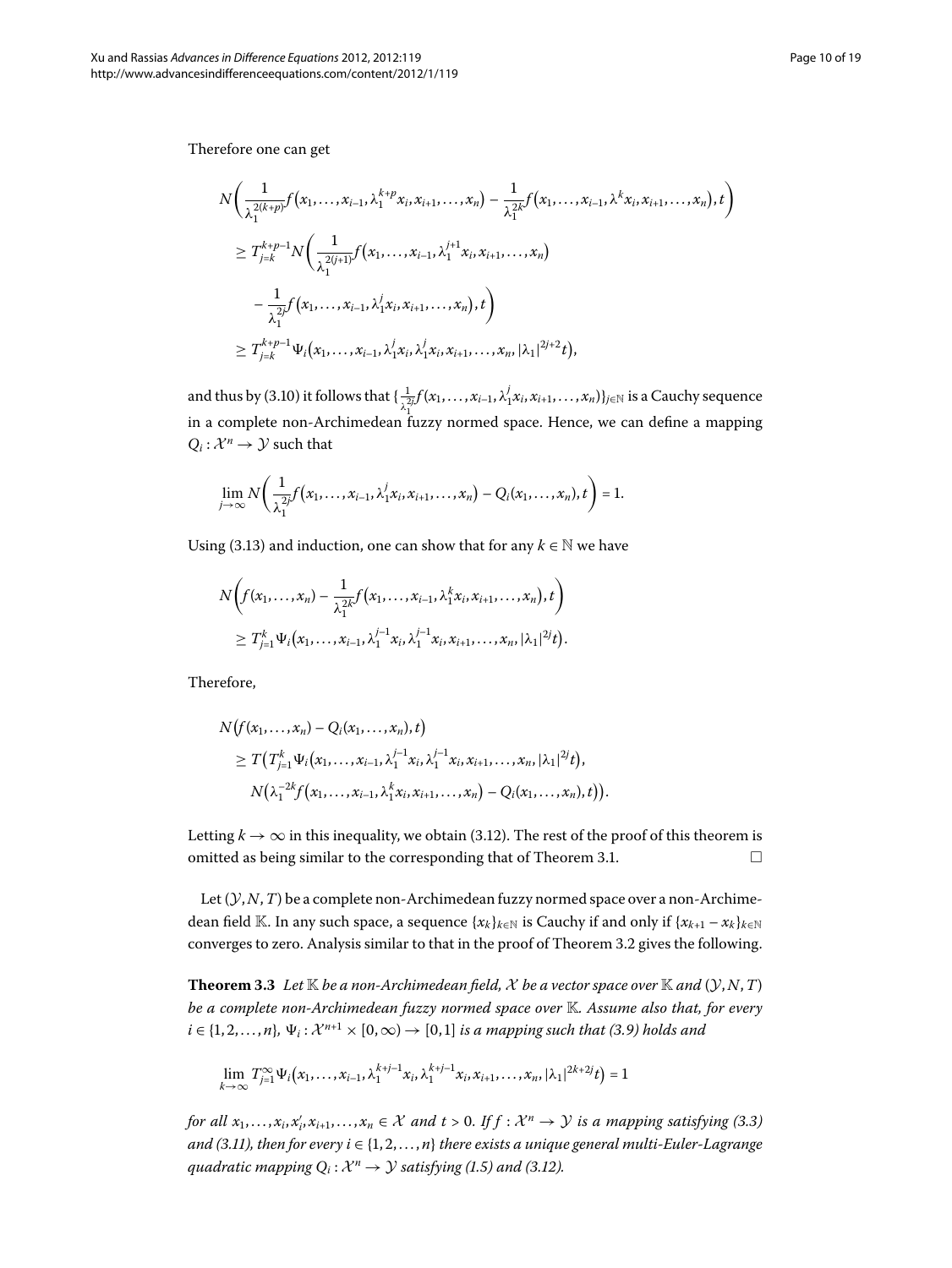<span id="page-10-0"></span>**Remark 3[.](#page-4-1)4** Let  $a, b \in \mathbb{N}$  and X be a commutative group, Theorems 3.1-3.3 also hold. For  $a = 1$ , consider the non-Archimedean fuzzy normed space  $(\mathcal{Y}, N_1, T_M)$  defined as in Example 2[.](#page-9-0)6, Theorem 3.3 yields Theorem 2 in [\[](#page-17-9)7]. If  $a = b = \pm \frac{1}{\sqrt{2}} \in \mathbb{K}$ , then  $\lambda_1 = 2a =$  $\pm\sqrt{2}$  ≠ 1 in Theorems 3[.](#page-7-0)2-3.3 and  $\lambda = a^2 + b^2 = 1$  which is a singular case  $\lambda = 1$  of Theorem 3.1.

<span id="page-10-1"></span>Analysis similar to that in the proof of Theorem 3[.](#page-4-1)1 gives the following.

**Theorem 3.5** Let  $\mathbb{K}$  be a valued field, X be a vector space over  $\mathbb{K}$  and  $(\mathcal{Y}, N, T)$  be *a complete non-Archimedean fuzzy normed space over* K*. Assume also that, for every*  $i \in \{1, 2, \ldots, n\}, \Psi_i: \mathcal{X}^{n+1} \times [0, \infty) \to [0, 1]$  *is a mapping such that* 

$$
\lim_{j \to \infty} \Psi_i(\lambda^{-j}x_1, ..., x_i, x'_i, x_{i+1}, ..., x_n, |\lambda|^{-2j}t)
$$
\n
$$
= ...
$$
\n
$$
= \lim_{j \to \infty} \Psi_i(x_1, ..., x_{i-2}, \lambda^{-j}x_{i-1}, x_i, x'_i, x_{i+1}, ..., x_n, |\lambda|^{-2j}t)
$$
\n
$$
= \lim_{j \to \infty} \Psi_i(x_1, ..., x_{i-1}, \lambda^{-j}x_i, \lambda^{-j}x'_i, x_{i+1}, ..., x_n, |\lambda|^{-2j}t)
$$
\n
$$
= \lim_{j \to \infty} \Psi_i(x_1, ..., x_i, x'_i, \lambda^{-j}x_{i+1}, x_{i+2}, ..., x_n, |\lambda|^{-2j}t) = ...
$$
\n
$$
= \lim_{j \to \infty} \Psi_i(x_1, ..., x_i, x'_i, x_{i+1}, ..., x_{n-1}, \lambda^{-j}x_n, |\lambda|^{-2j}t) = 1
$$
\n(3.14)

*and*

$$
\lim_{k \to \infty} T_{j=k}^{\infty} T(\Psi_i(x_1, \dots, x_{i-1}, \lambda^{-j-1} x_i, 0, x_{i+1}, \dots, x_n, |\lambda|^{-2j-1} t),
$$
\n
$$
\Psi_i(x_1, \dots, x_{i-1}, a\lambda^{-j-1} x_i, b\lambda^{-j-1} x_i, x_{i+1}, \dots, x_n, |\lambda|^{-2j} t))
$$
\n
$$
= \lim_{k \to \infty} T_{j=1}^{\infty} T(\Psi_i(x_1, \dots, x_{i-1}, \lambda^{-k-j-1} x_i, 0, x_{i+1}, \dots, x_n, |\lambda|^{-2k-2j-1} t),
$$
\n
$$
\Psi_i(x_1, \dots, x_{i-1}, a\lambda^{-k-j-1} x_i, b\lambda^{-k-j-1} x_i, x_{i+1}, \dots, x_n, |\lambda|^{-2k-2j} t)) = 1
$$
\n(3.15)

*for all*  $x_1, \ldots, x_i, x'_i, x_{i+1}, \ldots, x_n \in \mathcal{X}$  and  $t > 0$ [.](#page-5-5) If  $f : \mathcal{X}^n \to \mathcal{Y}$  is a mapping satisfying (3.3) *and (3[.](#page-5-0)4), then for every i*  $\in$  {1, 2, ..., *n*} *there exists a unique general multi-Euler-Lagrange quadratic mapping*  $Q_i: \mathcal{X}^n \to \mathcal{Y}$  *such that* 

<span id="page-10-2"></span>
$$
N(f(x_1,...,x_n) - Q_i(x_1,...,x_n), t)
$$
  
\n
$$
\geq T_{j=1}^{\infty} T(\Psi_i(x_1,...,x_{i-1},\lambda^{-j-1}x_i,0,x_{i+1},...,x_n,|\lambda|^{-2j-1}t),
$$
  
\n
$$
\Psi_i(x_1,...,x_{i-1},a\lambda^{-j-1}x_i,b\lambda^{-j-1}x_i,x_{i+1},...,x_n,|\lambda|^{-2j}t))
$$

*for all*  $x_1, \ldots, x_n \in \mathcal{X}$  *and t* > 0.

**Corollary 3.6** Let  $\mathbb{K}$  be a non-Archimedean field with  $0 < |\lambda| < 1$ , X be a normed space *over* K *and let* (Y,*N*,*T*) *be a complete non-Archimedean fuzzy normed space over* K *under a t*-norm  $T \in \mathcal{H}$ *. Assume also that*  $\delta > 0$  *and*  $\alpha : [0, \infty) \to [0, \infty)$  *is a function such that*  $\alpha(|\lambda|^{-1}) < |\lambda|^{-1}$  and  $\alpha(|\lambda|^{-1}t) \leq \alpha(|\lambda|^{-1})\alpha(t)$  for all  $t \in [0,\infty)$ .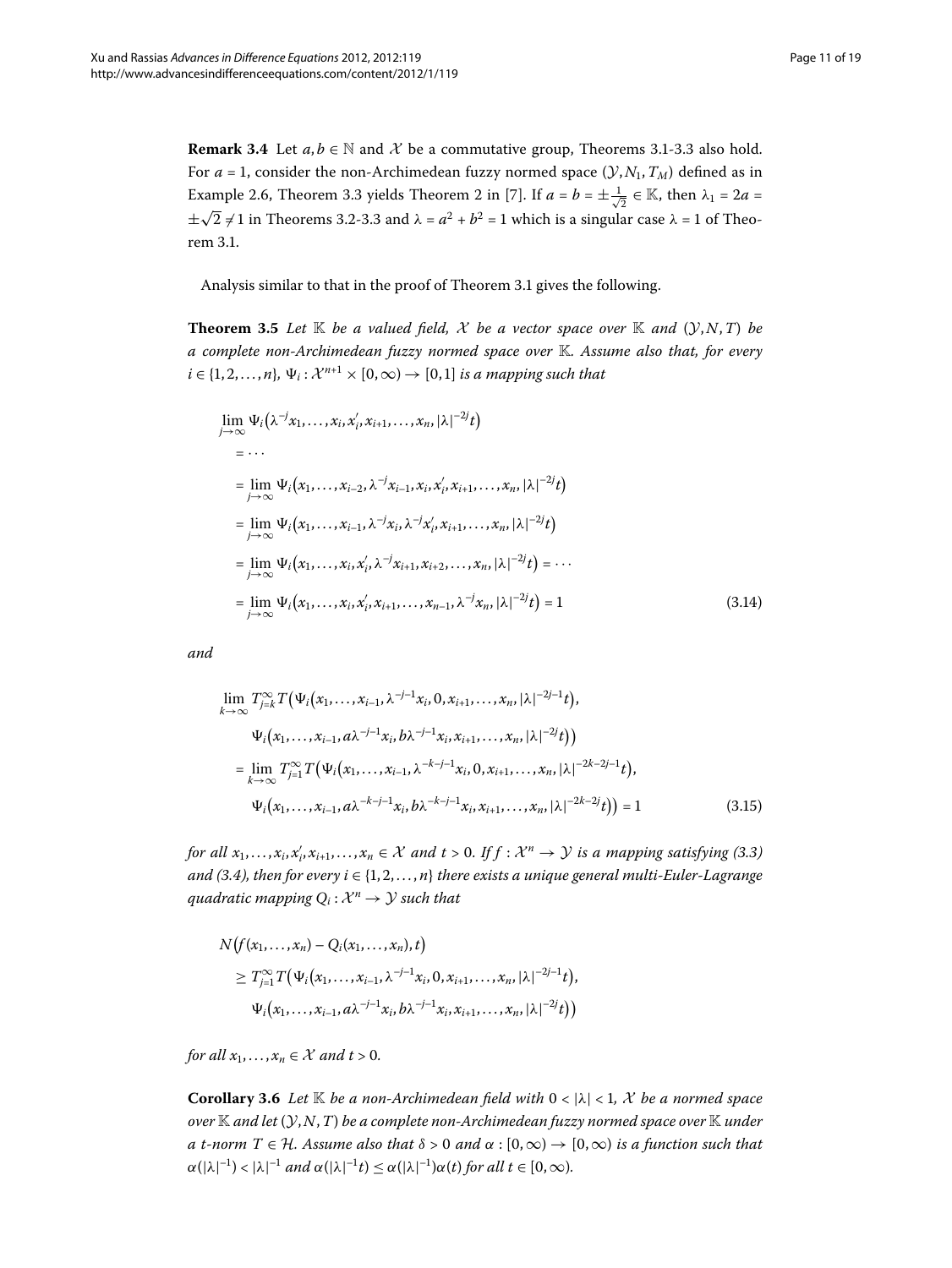*If f* :  $\mathcal{X}^n \to \mathcal{Y}$  *is a mapping satisfying (3.3) and* 

$$
N(f(x_1,...,x_{i-1},ax_i+bx'_i,x_{i+1},...,x_n)+f(x_1,...,x_{i-1},bx_i-ax'_i,x_{i+1},...,x_n)
$$
  

$$
-(a^2+b^2)[f(x_1,...,x_n)+f(x_1,...,x_{i-1},x'_i,x_{i+1},...,x_n)],t)
$$
  

$$
\geq \frac{t}{t+\delta\alpha(\|x_i\|)\alpha(\|x'_i\|)}
$$
(3.16)

*for all*  $x_1, \ldots, x_i, x'_i, x_{i+1}, \ldots, x_n \in \mathcal{X}, i \in \{1, 2, \ldots, n\}$  and  $t \in [0, \infty)$ , then for every  $i \in$  $\{1, 2, \ldots, n\}$  there exists a unique general multi-Euler-Lagrange quadratic mapping  $Q_i$ :  $\mathcal{X}^n \rightarrow \mathcal{Y}$  such that

$$
N(f(x_1,...,x_n)-Q_i(x_1,...,x_n),t)
$$
  
\n
$$
\geq T_{j=1}^{\infty}T\left(\frac{t}{t+\delta|\lambda|^{2j+1}\alpha(|\lambda|^{-1})^{j+1}\alpha(||x_i||)\alpha(0)},\frac{t}{t+\delta|\lambda|^{2j}\alpha(|\lambda|^{-1})^{2j+2}\alpha(||ax_i||)\alpha(||bx_i||)}\right)
$$

*for all*  $x_1, \ldots, x_n \in \mathcal{X}$  *and t* > 0.

*Proof* Fix  $i \in \{1, 2, ..., n\}$ ,  $x_1, ..., x_i$ ,  $x'_i$ ,  $x_{i+1}, ..., x_n \in \mathcal{X}$  and  $t \in [0, \infty)$ . Let  $\Psi_i : \mathcal{X}^{n+1} \times \mathcal{X}^{n+1}$  $[0,\infty) \to [0,1]$  be defined by  $\Psi_i(x_1,\ldots,x_i,x_i',x_{i+1},\ldots,x_n,t) := \frac{t}{t+\delta\alpha(\|x_i\|)\alpha(\|x_i'\|)}$ . Then we can apply Theorem 3[.](#page-10-0)5 to obtain the result.  $\Box$ 

<span id="page-11-2"></span>**Remark 3.7** Let  $0 < |\lambda| < 1$  and  $p \in (0, 1)$ . Then the mapping  $\alpha : [0, \infty) \to [0, \infty)$  given by  $\alpha(t) := t^p, t \in [0, \infty)$  satisfies  $\alpha(|\lambda|^{-1}) < |\lambda|^{-1}$  and  $\alpha(|\lambda|^{-1}t) \leq \alpha(|\lambda|^{-1})\alpha(t)$  for all  $t \in [0, \infty)$ .

## **4 Stability of the functional equation ([1.1\)](#page-0-1): a fixed point method**

<span id="page-11-0"></span>Throughout this section, we prove the stability of Eq[.](#page-0-1)  $(1.1)$  in complete non-Archimedean fuzzy normed spaces using the fixed point method.

**Theorem 4.1** Let  $K$  be a valued field,  $X$  be a vector space over  $K$  and  $(Y, N, T)$  be *a complete non-Archimedean fuzzy normed space over* K*. Assume also that, for every*  $i \in \{1, 2, \ldots, n\}, \Psi_i : \mathcal{X}^{n+1} \times [0, \infty) \to [0, 1]$  *is a mapping such that (3.1) holds and* 

$$
\Psi_i(x_1,\ldots,x_{i-1},\lambda x_i,\lambda x_i,x_{i+1},\ldots,x_n,|\lambda|^2 L_i t)
$$
\n
$$
\geq \Psi_i(x_1,\ldots,x_i,x_i,x_{i+1},\ldots,x_n,t), \quad x_1,\ldots,x_n \in \mathcal{X}
$$
\n(4.1)

<span id="page-11-1"></span>*for an L<sub>i</sub>*  $\in$  (0,1)*.* If  $f : \mathcal{X}^n \to \mathcal{Y}$  is a mapping satisfying (3.3) and (3.4), then for ev $e^{i}$  *ery*  $i \in \{1, 2, ..., n\}$  *there exists a unique general multi-Euler-Lagrange quadratic mapping*  $Q_i: \mathcal{X}^n \to \mathcal{Y}$  such that

$$
N(f(x_1,...,x_n) - Q_i(x_1,...,x_n), t)
$$
  
\n
$$
\geq T(\Psi_i(x_1,...,x_i, 0, x_{i+1},...,x_n, |\lambda|(1-L_i)t),
$$
  
\n
$$
\Psi_i(x_1,...,x_{i-1}, ax_i, bx_i, x_{i+1},...,x_n, |\lambda|^2(1-L_i)t))
$$
\n(4.2)

*for all*  $x_1, \ldots, x_n \in \mathcal{X}$  *and t* > 0.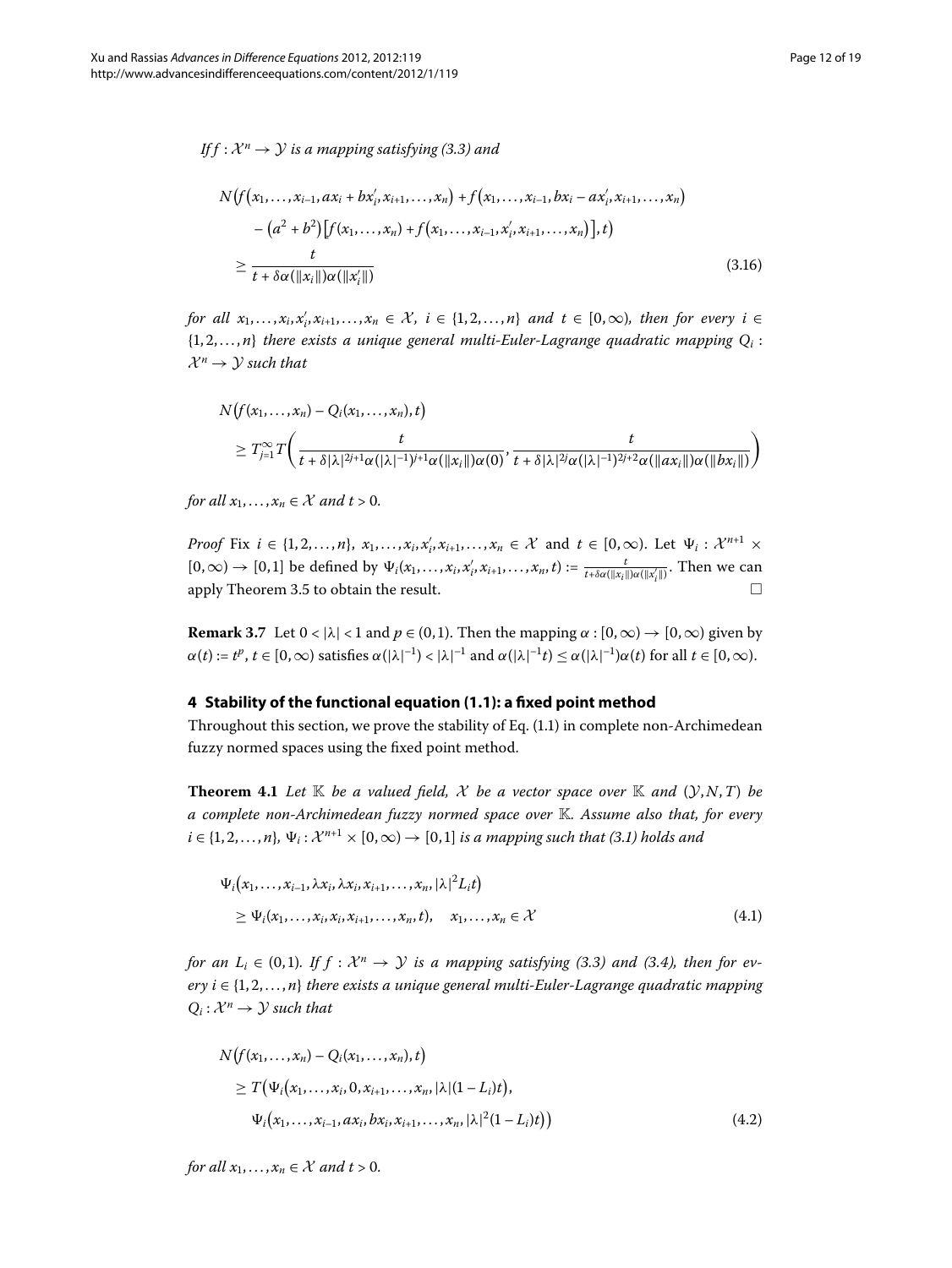*Proof* Fix an  $i \in \{1, 2, ..., n\}$ . Consider the set  $\Omega := \{g : \mathcal{X}^n \to \mathcal{Y}\}\$  and introduce the generalized metric on  $\Omega$ :

$$
d_i(g, h) = \inf \{ C \in [0, \infty] : N(g(x_1, ..., x_n) - h(x_1, ..., x_n), Ct) \}
$$
  
\n
$$
\geq T(\Psi_i(x_1, ..., x_i, 0, x_{i+1}, ..., x_n, |\lambda|t),
$$
  
\n
$$
\Psi_i(x_1, ..., x_{i-1}, ax_i, bx_i, x_{i+1}, ..., x_n, |\lambda|^2t)),
$$
  
\n
$$
x_1, ..., x_n \in \mathcal{X}, t > 0 \}, \quad g, h \in \Omega.
$$

A standard verification (see for instance [19]) shows that  $(\Omega, d_i)$  is a complete generalized metric space. We now define an operator  $J_i : \Omega \to \Omega$  by

$$
J_i g(x_1,\ldots,x_n)=\frac{1}{\lambda^2}g(x_1,\ldots,x_{i-1},\lambda x_i,x_{i+1},\ldots,x_n), \quad g\in\Omega,x_1,\ldots,x_n\in\mathcal{X}.
$$

Let *g*, *h*  $\in \Omega$  and  $C_{g,h} \in [0,\infty]$  with  $d_i(g,h) \leq C_{g,h}$ . Then

$$
N(g(x_1,...,x_n) - h(x_1,...,x_n), C_{g,h}t) \geq T(\Psi_i(x_1,...,x_i, 0, x_{i+1},...,x_n,|\lambda|t),
$$
  

$$
\Psi_i(x_1,...,x_{i-1}, ax_i, bx_i, x_{i+1},...,x_n,|\lambda|^2t)),
$$

which together with  $(4.1)$  $(4.1)$  $(4.1)$  gives

$$
N\big(J_{i}g(x_{1},\ldots,x_{n})-J_{i}h(x_{1},\ldots,x_{n}),t\big)\geq T\bigg(\Psi_{i}\bigg(x_{1},\ldots,x_{i},0,x_{i+1},\ldots,x_{n},\frac{|\lambda|t}{L_{i}C_{g,h}}\bigg),\newline\Psi_{i}\bigg(x_{1},\ldots,x_{i-1},ax_{i},bx_{i},x_{i+1},\ldots,x_{n},\frac{|\lambda|^{2}t}{L_{i}C_{g,h}}\bigg)\bigg),
$$

and consequently,  $d_i(j_ig, J_i h) \leq L_i C_{g,h}$ , which means that the operator  $J_i$  is strictly contractive. Moreover, from (3.8) it follows that

<span id="page-12-0"></span>
$$
N(J_i f(x_1,...,x_n) - f(x_1,...,x_n), t) \ge T(\Psi_i(x_1,...,x_i, 0, x_{i+1},...,x_n, |\lambda|t),
$$
  

$$
\Psi_i(x_1,...,x_{i-1}, ax_i, bx_i, x_{i+1},...,x_n, |\lambda|^2 t))
$$

and thus  $d_i(f_i, f) \leq 1 < \infty$ . Therefore, by Theorem 2.8,  $J_i$  has a unique fixed point  $Q_i$ :  $\mathcal{X}^n \to \mathcal{Y}$  in the set  $\Omega^* = \{g \in \Omega : d(f, g) < \infty\}$  such that

$$
\frac{1}{\lambda^2} Q_i(x_1, \dots, x_{i-1}, \lambda x_i, x_{i+1}, \dots, x_n) = Q_i(x_1, \dots, x_n)
$$
\n(4.3)

and

$$
Q_i(x_1,\ldots,x_n)=\lim_{j\to\infty}\frac{1}{\lambda^{2j}}f\big(x_1,\ldots,x_{i-1},\lambda^jx_i,x_{i+1},\ldots,x_n\big).
$$

Furthermore, from the fact that  $f \in \Omega^*$ , Theorem 2[.](#page-4-2)8, and  $d_i(f_i, f) \leq 1$ , we get

$$
d_i(f, Q_i) \leq \frac{1}{1-L_i} d_i(J_i f, f) \leq \frac{1}{1-L_i}
$$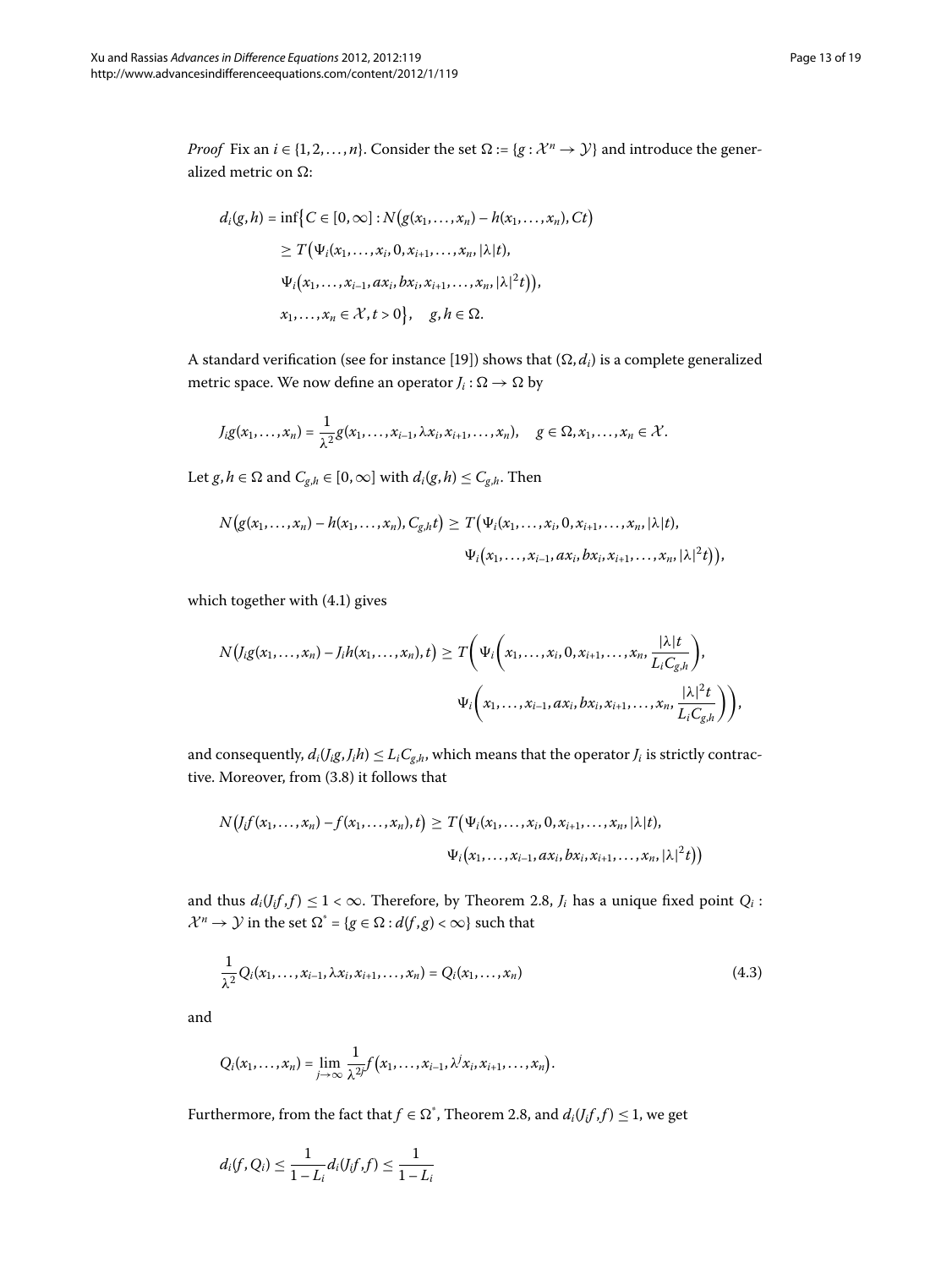and (4.2) follows. Similar to the proof of Theorem 3.1, one can prove that the mapping  $Q_i$ is also general multi-Euler-Lagrange quadratic.

<span id="page-13-0"></span>Let us finally assume that  $Q'_i : \mathcal{X}^n \to \mathcal{Y}$  is a general multi-Euler-Lagrange quadratic map-ping satisfying condition (4[.](#page-12-0)2). Then  $Q^\prime_i$  fulfills (4.3), and therefore, it is a fixed point of the operator *J<sub>i</sub>*[.](#page-11-1) Moreover, by (4.2), we have  $d_i(f, Q'_i) \leq \frac{1}{1 - L_i} < \infty$ , and consequently  $Q'_i \in \Omega^*$ . Theorem 2[.](#page-4-2)8 shows that  $Q'_i = Q_i$ .  $\alpha_i' = Q_i.$ 

Similar to Theorem 4[.](#page-11-2)1, one can prove the following result.

**Theorem 4.2** Let  $\mathbb K$  be a valued field, X be a vector space over  $\mathbb K$  and  $(\mathcal Y, N, T)$  be *a complete non-Archimedean fuzzy normed space over* K*. Assume also that, for every*  $i \in \{1, 2, \ldots, n\}, \Psi_i: \mathcal{X}^{n+1} \times [0, \infty) \to [0, 1]$  *is a mapping such that (3.14) holds and* 

$$
\Psi_i(x_1,\ldots,x_{i-1},\lambda^{-1}x_i,\lambda^{-1}x_i,x_{i+1},\ldots,x_n,|\lambda|^{-2}L_i t)
$$
  
\n
$$
\geq \Psi_i(x_1,\ldots,x_i,x_i,x_{i+1},\ldots,x_n,t), \quad x_1,\ldots,x_n \in \mathcal{X}
$$

*for an L<sub>i</sub>*  $\in$  (0,1)*.* If  $f : \mathcal{X}^n \to \mathcal{Y}$  *is a mapping satisfying (3.3) and (3.4), then for ev* $e^{i}$  *ery*  $i \in \{1, 2, ..., n\}$  *there exists a unique general multi-Euler-Lagrange quadratic mapping*  $Q_i: \mathcal{X}^n \to \mathcal{Y}$  such that

$$
N(f(x_1,...,x_n)-Q_i(x_1,...,x_n),t) \geq T(\Psi_i(x_1,...,x_i,0,x_{i+1},...,x_n,|\lambda|(L_i^{-1}-1)t),
$$
  

$$
\Psi_i(x_1,...,x_{i-1},ax_i,bx_i,x_{i+1},...,x_n,|\lambda|^2(L_i^{-1}-1)t))
$$

<span id="page-13-2"></span>*for all*  $x_1, \ldots, x_n \in \mathcal{X}$  *and t* > 0.

**Remark 4[.](#page-13-0)3** Similar to the proof of Corollary 3.6, one can deduce from Theorem 4.2 an analog of Corollary 3.6.

As applications of Theorems 4[.](#page-13-0)1 and 4.2, we get the following corollaries.

**Corollary 4.4** Let X be a real normed space, Y be a real Banach space and  $(\mathcal{Y}, N, T_p)$ *be the complete non-Archimedean fuzzy normed space defined as in the second example in the preliminaries. Let*  $\delta$ , *r*,  $p$ ,  $q \in (0, \infty)$  *such that*  $r$ ,  $s := p + q \in (2, \infty)$ , or  $r$ ,  $s \in (0, 2)$ . If  $f: \mathcal{X}^n \to \mathcal{Y}$  *is a mapping satisfying (3[.](#page-5-0)3) and (3.4), where* 

$$
\Psi_i(x_1,\ldots,x_i,x_i',x_{i+1},\ldots,x_n,t):=\frac{t}{t+\delta[\|x_1\|^r\cdots\|x_{i-1}\|^r(\|x_i\|^p\|x_i'\|^q)\|x_{i+1}\|^r\cdots\|x_n\|^r]},
$$

<span id="page-13-1"></span>*then for every i*  $\in$  {1, 2, ..., *n*} *there exists a unique general multi-Euler-Lagrange quadratic mapping*  $Q_i : \mathcal{X}^n \to \mathcal{Y}$  *such that* 

$$
e^{-\frac{\|f(x_1,...,x_n)-Q_i(x_1,...,x_n)\|}{t}} \ge \frac{|\lambda^s - \lambda^2|t}{|\lambda^s - \lambda^2|t + \delta|a|^p|b|^q(\|x_1\|^r \cdots \|x_{i-1}\|^r \|x_i\|^s \|x_{i+1}\|^r \cdots \|x_n\|^r)}
$$
(4.4)

*for all*  $x_1, \ldots, x_n \in \mathcal{X}$  *and t* > 0.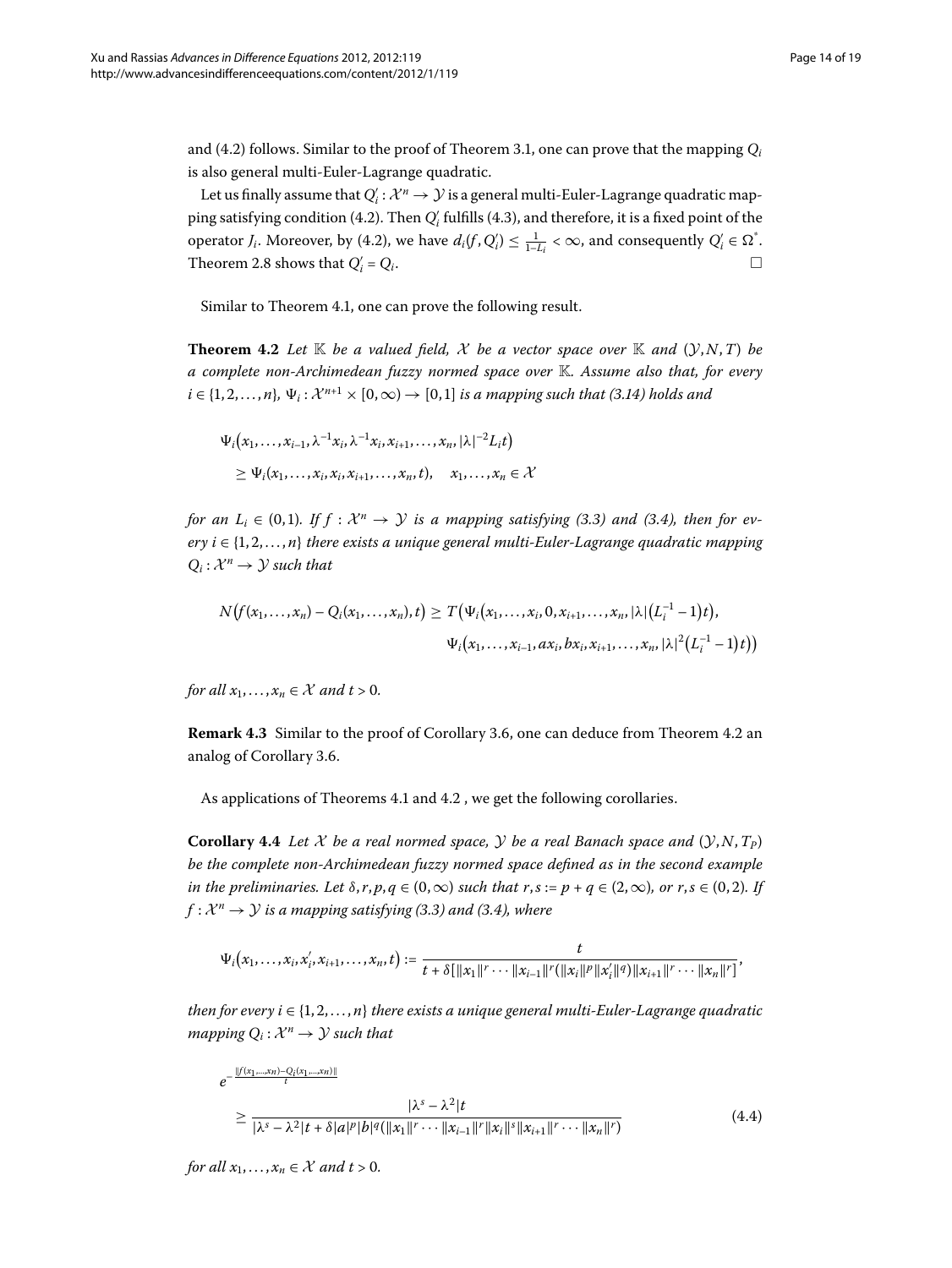<span id="page-14-0"></span>*Proof* Fix  $i \in \{1, 2, ..., n\}$ ,  $x_1, ..., x_i$ ,  $x'_i$ ,  $x_{i+1}, ..., x_n \in \mathcal{X}$ ,  $t \in [0, \infty)$  and assume that  $\lambda > 1$ ,  $r, s \in (2, \infty)$  (the same arguments apply to the case where  $\lambda < 1, r, s \in (0, 2)$ ). Then we can choose  $L_i = \lambda^{2-s} < 1$  and apply Theorem 4[.](#page-13-0)2 to obtain the result. For  $\lambda > 1$ ,  $r, s \in (0, 2)$ , or  $\lambda$  < 1,  $r, s \in (2, \infty)$ , the corollary follows from Theorem 4[.](#page-11-2)1.

**Corollary .** *Let* X *be a real normed space and* Y *be a real Banach space (or* X *be a non-Archimedean normed space and* Y *be a complete non-Archimedean normed space over a non-Archimedean field* K, *respectively*). Let  $\delta > 0$  and  $r \in (0, 2) \cup (2, \infty)$ . If  $f : \mathcal{X}^n \to \mathcal{Y}$  is a *mapping satisfying (3.3) and* 

$$
|| f (x_1,...,x_{i-1}, ax_i + bx'_i, x_{i+1},...,x_n) + f (x_1,...,x_{i-1}, bx_i - ax'_i, x_{i+1},...,x_n),
$$
  

$$
- (a^2 + b^2) [f (x_1,...,x_n) + f (x_1,...,x_{i-1}, x'_i, x_{i+1},...,x_n)]||
$$
  

$$
\leq \delta [||x_1||^r \cdots ||x_{i-1}||^r (||x_i||^r + ||x'_i||^r) ||x_{i+1}||^r \cdots ||x_n||^r],
$$

*then for every i*  $\in$  {1, 2, ..., *n*} *there exists a unique general multi-Euler-Lagrange quadratic mapping*  $Q_i: \mathcal{X}^n \to \mathcal{Y}$  *such that* 

$$
||f(x_1,...,x_n)-Q_i(x_1,...,x_n)|| \leq \frac{\max\{|\lambda|,|a|^r+|b|^r\}\delta(||x_1||^r\cdots||x_n||^r)}{||\lambda|^r-|\lambda|^2|}
$$

*for all*  $x_1, \ldots, x_n \in \mathcal{X}$ *.* 

*Proof* Consider the non-Archimedean fuzzy normed space  $(\mathcal{Y}, N_1, T_M)$  defined as in the first example in the preliminaries,  $\Psi_i$  be defined by

$$
\Psi_i(x_1,\ldots,x_i,x_i',x_{i+1},\ldots,x_n,t):=\frac{t}{t+\delta[\|x_1\|^r\cdots\|x_{i-1}\|^r(\|x_i\|^r+\|x_i'\|^r)\|x_{i+1}\|^r\cdots\|x_n\|^r]},
$$

and apply Theorems 4[.](#page-13-0)1 and 4.2.

The following example shows that the Hyers-Ulam stability problem for the case of  $r = 2$ was excluded in Corollary 4.5.  $\Box$ 

**Example 4.6** Let  $\phi : \mathbb{C} \to \mathbb{C}$  be defined by

$$
\phi(x) = \begin{cases} x^2, & \text{for } |x| < 1, \\ 1, & \text{for } |x| \ge 1. \end{cases}
$$

<span id="page-14-1"></span>Consider the function  $f : \mathbb{C} \to \mathbb{C}$  be defined by

$$
f(x) = \sum_{j=0}^{\infty} \frac{\phi(\alpha^j x)}{\alpha^{2j}}
$$

for all  $x \in \mathbb{C}$ , where  $\alpha > \max\{|a|, |b|, 1\}$ . Then *f* satisfies the functional inequality

$$
\begin{aligned} \left| f(ax + by) + f(bx - ay) - (a^2 + b^2) [f(x) + f(y)] \right| \\ &\le \frac{2\alpha^4 (|a|^2 + |b|^2 + 1)}{\alpha^2 - 1} \left( |x|^2 + |y|^2 \right) \end{aligned} \tag{4.5}
$$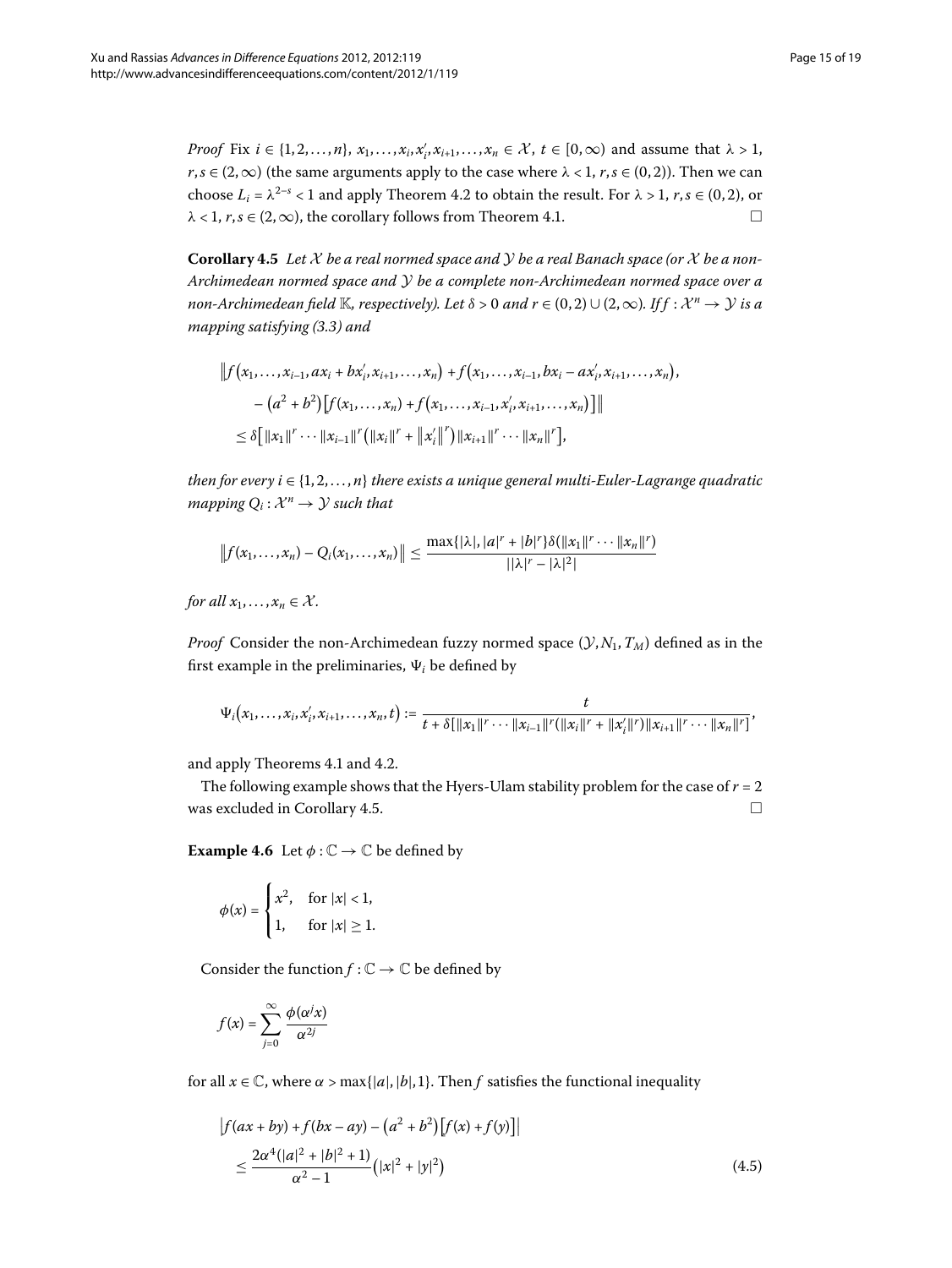for all  $x, y \in \mathbb{C}$ , but there do not exist a general multi-Euler-Lagrange quadratic function  $Q: \mathbb{C} \to \mathbb{C}$  and a constant  $d > 0$  such that  $|f(x) - Q(x)| \le d|x|^2$  for all  $x \in \mathbb{C}$ .

It is clear that *f* is bounded by  $\frac{\alpha^2}{\alpha^2-1}$  on  $\mathbb{C}$ . If  $|x|^2 + |y|^2 = 0$  or  $|x|^2 + |y|^2 \ge \frac{1}{\alpha^2}$ , then

<span id="page-15-0"></span>
$$
\left|f(ax+by)+f(bx-ay)-(a^2+b^2)\left[f(x)+f(y)\right]\right|\leq \frac{2\alpha^4(|a|^2+|b|^2+1)}{\alpha^2-1}(|x|^2+|y|^2).
$$

Now suppose that  $0 < |x|^2 + |y|^2 < \frac{1}{\alpha^2}$ . Then there exists an integer  $k \ge 1$  such that

$$
\frac{1}{\alpha^{2(k+2)}} \le |x|^2 + |y|^2 < \frac{1}{\alpha^{2(k+1)}}.\tag{4.6}
$$

Hence

<span id="page-15-1"></span>
$$
\alpha^l |ax + by| < 1, \qquad \alpha^l |bx - ay| < 1, \qquad \alpha^l |x| < 1, \qquad \alpha^l |y| < 1
$$

for all  $l = 0, 1, \ldots, k - 1$ . From the definition of f and the inequality (4.6), we obtain that *f* satisfies (4[.](#page-14-1)5). Now, we claim that the functional equation (1.1) is not stable for  $r = 2$  in Corollary 4.5. Suppose, on the contrary, that there exist a general multi-Euler-Lagrange quadratic function  $Q: \mathbb{C} \to \mathbb{C}$  and a constant  $d > 0$  such that  $|f(x) - Q(x)| \le d|x|^2$  for all *x* ∈  $\mathbb C$ . Then there exists a constant *c* ∈  $\mathbb C$  such that  $Q(x) = cx^2$  for all rational numbers *x*. So, we obtain that

$$
|f(x)| \le (d+|c|)|x|^2 \tag{4.7}
$$

for all rational numbers *x*. Let  $s \in \mathbb{N}$  with  $s + 1 > d + |c|$ . If *x* is a rational number in  $(0, \alpha^{-s})$ , then  $\alpha^j x \in (0,1)$  for all  $j = 0, 1, ..., s$ , and for this  $x$  we get

$$
f(x)=\sum_{j=0}^{\infty}\frac{\phi(\alpha^jx)}{\alpha^{2j}}\geq \sum_{j=0}^s\frac{\phi(\alpha^jx)}{\alpha^{2j}}=(s+1)x^2>(d+|c|)x^2,
$$

which contradicts  $(4.7)$  $(4.7)$  $(4.7)$ .

**Corollary 4.7** Let  $\mathbb{K}$  be a non-Archimedean field with  $0 < |\lambda| < 1$ , X be a normed space *over* K *and Y be a complete non-Archimedean normed space over* K*. Let*  $\delta$ ,  $p, q \in (0, \infty)$ *such that p* +  $q \in (0, 2)$ *. If f* :  $\mathcal{X}^n \to \mathcal{Y}$  *is a mapping satisfying (3.3) and* 

$$
|| f (x_1,...,x_{i-1},ax_i+bx'_i,x_{i+1},...,x_n)+f (x_1,...,x_{i-1},bx_i-ax'_i,x_{i+1},...,x_n),
$$
  

$$
-(a^2+b^2)[f(x_1,...,x_n)+f(x_1,...,x_{i-1},x'_i,x_{i+1},...,x_n)]|| \leq \delta (||x_i||^p ||x'_i||^q),
$$

*then for every i*  $\in$  {1, 2, ..., *n*} *there exists a unique general multi-Euler-Lagrange quadratic mapping*  $Q_i: \mathcal{X}^n \to \mathcal{Y}$  *such that* 

$$
||f(x_1,...,x_n) - Q_i(x_1,...,x_n)|| \leq \frac{\delta |a|^p |b|^q ||x_i||^{p+q}}{|\lambda|^{p+q} - |\lambda|^2}
$$
\n(4.8)

*for all*  $x_1, \ldots, x_n \in \mathcal{X}$ *.*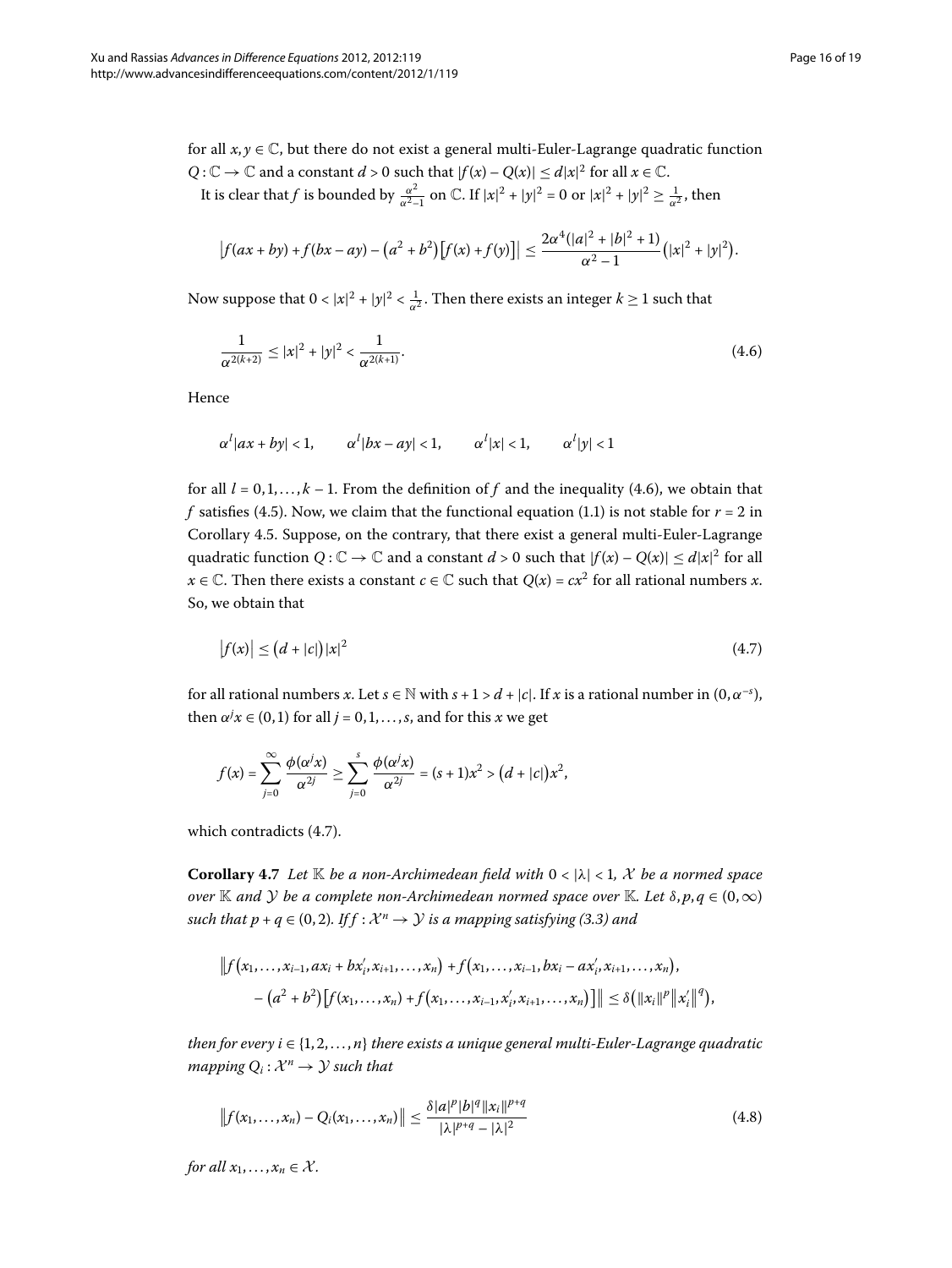<span id="page-16-0"></span>*Proof* Fix  $i \in \{1, 2, ..., n\}$ ,  $x_1, ..., x_i$ ,  $x'_i$ ,  $x_{i+1}, ..., x_n \in \mathcal{X}$  and  $t \in [0, \infty)$ . Let  $\Psi_i : \mathcal{X}^{n+1} \times \mathcal{X}^{n+1}$  $[0,\infty) \to [0,1]$  be defined by  $\Psi_i(x_1,\ldots,x_i,x_i',x_{i+1},\ldots,x_n,t) := \frac{t}{t+\delta(\|x_i\|^p\|x_i'\|^q)}$ . Consider the non-Archimedean fuzzy normed space  $(\mathcal{Y}, N_1, T_M)$  defined as in Example 2.6, and apply Theorem 4.2 Theorem 4[.](#page-13-0)2.

**Corollary 4.8** Let X be a real normed space and Y be a real Banach space. Let  $\delta$ ,  $r$ ,  $p$ ,  $q \in$  $(0, \infty)$  *such that r, p + q* ∈  $(0, 2)$ *, or r, p + q* ∈  $(2, \infty)$ *. If f :*  $\mathcal{X}^n \to \mathcal{Y}$  *is a mapping satisfying ([.\)](#page-5-5) and*

$$
|| f (x_1,...,x_{i-1}, ax_i + bx'_i, x_{i+1},...,x_n) + f (x_1,...,x_{i-1}, bx_i - ax'_i, x_{i+1},...,x_n),
$$
  

$$
- (a^2 + b^2) [f (x_1,...,x_n) + f (x_1,...,x_{i-1}, x'_i, x_{i+1},...,x_n)]||
$$
  

$$
\leq \delta [||x_1||^r \cdots ||x_{i-1}||^r (||x_i||^p ||x'_i||^q) ||x_{i+1}||^r \cdots ||x_n||^r],
$$

<span id="page-16-1"></span>*then, for every i*  $\in \{1, 2, \ldots, n\}$ *, there exists a unique general multi-Euler-Lagrange quadratic mapping*  $Q_i: \mathcal{X}^n \to \mathcal{Y}$  *such that* 

$$
||f(x_1,...,x_n) - Q_i(x_1,...,x_n)||
$$
  
\n
$$
\leq \frac{\delta |a|^p |b|^q (||x_1||^r \cdots ||x_{i-1}||^r ||x_i||^{p+q} ||x_{i+1}||^r \cdots ||x_n||^r)}{|\lambda^{p+q} - \lambda^2|}
$$
\n(4.9)

*for all*  $x_1, \ldots, x_n \in \mathcal{X}$ *.* 

*Proof* Fix  $i \in \{1, 2, ..., n\}$ ,  $x_1, ..., x_i$ ,  $x'_i$ ,  $x_{i+1}, ..., x_n \in \mathcal{X}$  and  $t \in [0, \infty)$ . Let  $\Psi_i : \mathcal{X}^{n+1} \times \mathcal{X}^{n+1}$  $[0, \infty) \rightarrow [0, 1]$  be defined by

$$
\Psi_i(x_1,\ldots,x_i,x_i',x_{i+1},\ldots,x_n,t):=\frac{t}{t+\delta[\|x_1\|^r\cdots\|x_{i-1}\|^r(\|x_i\|^p\|x_i'\|^q)\|x_{i+1}\|^r\cdots\|x_n\|^r]}.
$$

Consider the non-Archimedean fuzzy normed space  $(\mathcal{Y}, N_1, T_M)$  defined as in Exam-ple 2[.](#page-11-2)6, and apply Theorems 4.1 and 4.2.  $\Box$ 

**Remark 4[.](#page-13-0)9** Theorems 4.1 and 4.2 can be regarded as a generalization of the classical stability result in the framework of normed spaces (see [14]). For  $a = b = 1$  and  $n = 1$ , Corol-lary 4.8 yields the main theorem in [17[\]](#page-17-29). The generalized Hyers-Ulam stability problem for the case of  $r = p + q = 2$  was excluded in Corollary 4[.](#page-16-0)8 (see[10]).

Note that by  $(4.4)$  one can get

$$
||f(x_1,...,x_n) - Q_i(x_1,...,x_n)||
$$
  
\n
$$
\leq \ln\left(1 + \frac{\delta|a|^p|b|^q(||x_1||^r \cdots ||x_{i-1}||^r ||x_i||^{p+q}||x_{i+1}||^r \cdots ||x_n||^r)}{|\lambda^{p+q} - \lambda^2| \cdot t}\right)^t.
$$

Letting  $t \to \infty$  in this inequality, we obtain (4[.](#page-16-0)9). Thus Corollary 4.8 is a singular case of Corollary 4[.](#page-13-2)4. This study indeed presents a relationship between three various disciplines: the theory of non-Archimedean fuzzy normed spaces, the theory of stability of functional equations and the fixed point theory.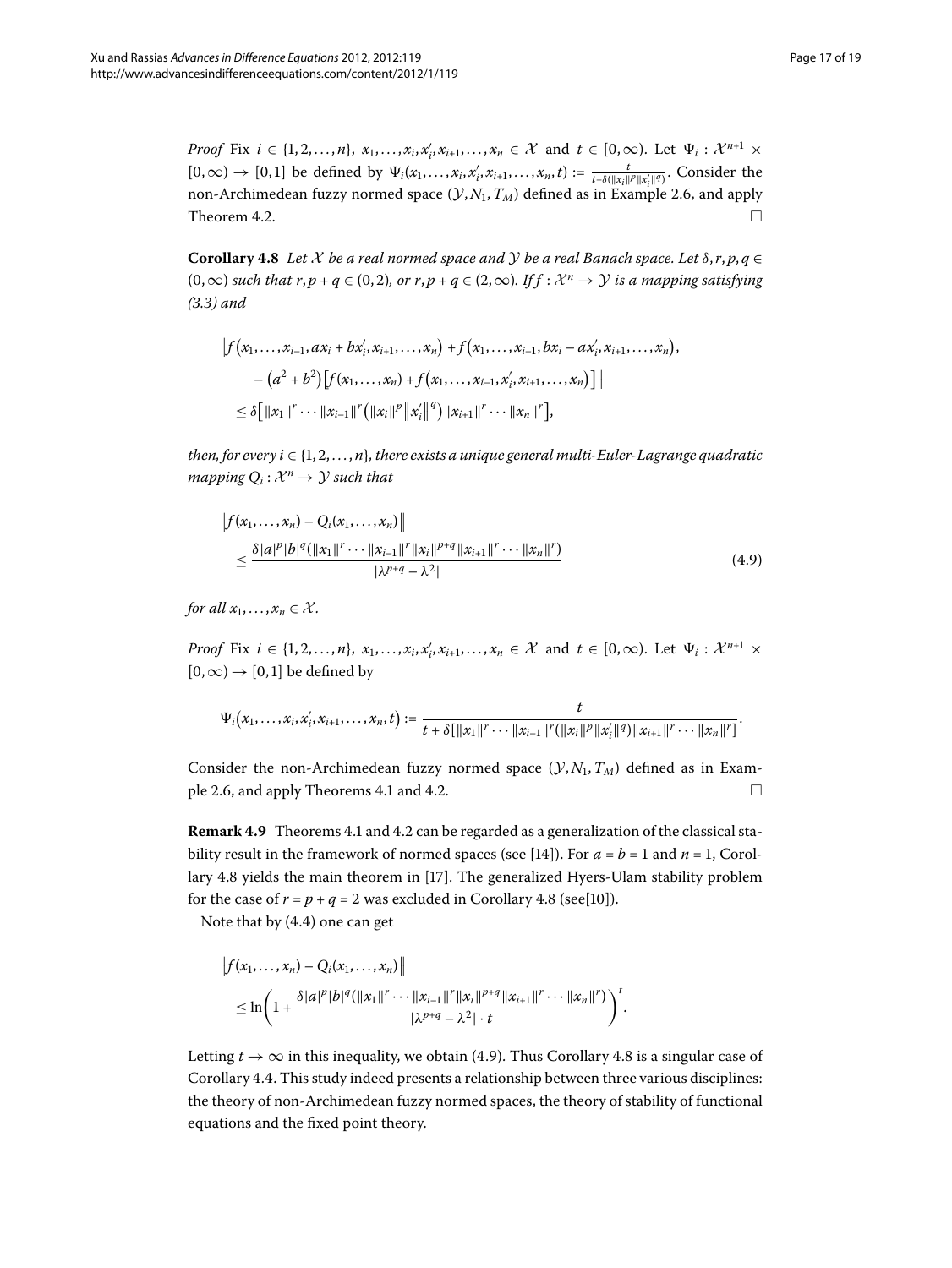#### <span id="page-17-1"></span><span id="page-17-0"></span>**Competing interests**

The authors declare that they have no competing interests.

#### **Authors' contributions**

All authors carried out the proof. All authors conceived of the study and participated in its design and coordination. All authors read and approved the final manuscript.

#### **Author details**

<span id="page-17-7"></span><span id="page-17-4"></span><sup>1</sup>School of Mathematics, Beijing Institute of Technology, Beijing, 100081, P.R. China. <sup>2</sup>Pedagogical Department E.E., Section of Mathematics and Informatics, National and Capodistrian University of Athens, 4, Agamemnonos Str., Aghia Paraskevi, Athens, 15342, Greece.

#### <span id="page-17-22"></span>**Acknowledgements**

<span id="page-17-8"></span>The first author was supported by the National Natural Science Foundation of China (NNSFC) (Grant No. 11171022).

#### Received: 24 May 2012 Accepted: 5 July 2012 Published: 23 July 2012

#### <span id="page-17-9"></span>**References**

- 1. Agarwal, RP, Xu, B, Zhang, W: Stability of functional equations in single variable. J. Math. Anal. Appl. 288, 852-869 (2003)
- 2. Aoki, T: On the stability of the linear transformation in Banach spaces. J. Math. Soc. Jpn. 2, 64-66 (1950)
- <span id="page-17-27"></span>3. Cho, YJ, Grabiec, M, Radu, V: On Nonsymmetric Topological and Probabilistic Structures. Nova Science Publishers, New York (2006)
- <span id="page-17-6"></span>4. Cho, YJ, Park, C, Saadati, R: Functional inequalities in non-Archimedean Banach spaces. Appl. Math. Lett. 23, 1238-1242 (2010)
- <span id="page-17-30"></span>5. Cho, YJ, Saadati, R: Lattictic non-Archimedean random stability of ACQ functional equation. Adv. Differ. Equ. 2011, 31 (2011)
- <span id="page-17-20"></span>6. Ebadian, A, Ghobadipour, N, Gordji, ME: On the stability of a parametric additive functional equation in quasi-Banach spaces. Abstr. Appl. Anal. 2012, 235359 (2012)
- <span id="page-17-26"></span>7. Ciepliński, K: On the generalized Hyers-Ulam stability of multi-quadratic mappings. Comput. Math. Appl. 62, 3418-3426 (2011)
- <span id="page-17-3"></span>8. Diaz, JB, Margolis, B: A fixed point theorem of the alternative for the contractions on generalized complete metric space. Bull. Am. Math. Soc. 74, 305-309 (1968)
- 9. Găvruța, P: A generalization of the Hyers-Ulam-Rassias stability of approximately additive mappings. J. Math. Anal. Appl. 184, 431-436 (1994)
- <span id="page-17-11"></span><span id="page-17-10"></span>10. Găvruța, L, Găvruța, P: On a problem of John M. Rassias concerning the stability in Ulam sense of Euler-Lagrange equation. In: Rassias, JM (ed.) Functional Equations, Difference Inequalities and Ulam Stability Notions (F.U.N.), Chapter 4, pp. 47-53. Nova Science Publishers, New York (2010)
- <span id="page-17-29"></span><span id="page-17-12"></span>11. Gordji, ME, Ghaemi, MB, Cho, YJ, Majani, H: A general system of Euler-Lagrange-type quadratic functional equations in Menger probabilistic non-Archimedean 2-normed spaces. Abstr. Appl. Anal. 2011, 208163 (2011)
- <span id="page-17-28"></span><span id="page-17-13"></span>12. Hadžić, O, Pap, E, Budincević, M; Countable extension of triangular norms and their applications to the fixed point theory in probabilistic metric spaces. Kybernetika 38, 363-381 (2002)
- 13. Hyers, DH: On the stability of the linear functional equation. Proc. Natl. Acad. Sci. USA 27, 222-224 (1941)
- <span id="page-17-24"></span><span id="page-17-14"></span>14. Hyers, DH, Isac, G, Rassias, TM: Stability of Functional Equations in Several Variables. Birkhäuser, Basel (1998)
- 15. Kenary, HA, Rezaei, H, Talebzadeh, S, Park, C: Stability of the Jensen equation in C\* -algebras: a fixed point approach. Adv. Differ. Equ. 2012, 17 (2012)
- <span id="page-17-15"></span>16. Kenary, HA, Lee, J, Park, C: Nonlinear approximation of an ACQ-functional equation in nan-spaces. Fixed Point Theory Appl. 2011, 60 (2011)
- <span id="page-17-21"></span>17. Rassias, JM: On the stability of the Euler-Lagrange functional equation. Chin. J. Math. 20, 185-190 (1992)
- <span id="page-17-16"></span>18. Jung, SM: Hyers-Ulam-Rassias Stability of Functional Equations in Nonlinear Analysis. Springer, New York (2011)
- 19. Jung, SM: A fixed point approach to the stability of the equation  $f(x+y) = \frac{f(x)f(y)}{f(x)+f(y)}$ . Aust. J. Math. Anal. Appl. **6**, 8 (2009)
- <span id="page-17-17"></span>20. Kannappan, Pl: Functional Equations and Inequalities with Applications. Springer, New York (2009)
- <span id="page-17-18"></span><span id="page-17-5"></span>21. Khrennikov, A: Non-Archimedean Analysis: Quantum Paradoxes, Dynamical Systems and Biological Models. Kluwer Academic, Dordrecht (1997)
- <span id="page-17-25"></span>22. Mihet, D: The stability of the additive Cauchy functional equation in non-Archimedean fuzzy normed spaces. Fuzzy Sets Syst. 161, 2206-2212 (2010)
- <span id="page-17-19"></span><span id="page-17-2"></span>23. Mirmostafaee, AK, Moslehian, MS: Stability of additive mappings in non-Archimedean fuzzy normed spaces. Fuzzy Sets Syst. 160, 1643-1652 (2009)
- 24. Park, C: Multi-quadratic mappings in Banach spaces. Proc. Am. Math. Soc. 131, 2501-2504 (2003)
- <span id="page-17-23"></span>25. Park, C: Fixed points and the stability of an AQCQ-functional equation in non-Archimedean normed spaces. Abstr. Appl. Anal. 2010, 849543 (2010)
- 26. Radu, V: The fixed point alternative and the stability of functional equations. Fixed Point Theory 4, 91-96 (2003)
- 27. Rassias, TM: On the stability of the linear mapping in Banach spaces. Proc. Am. Math. Soc. 72, 297-300 (1978)
- 28. Saadati, R, Cho, YJ, Vahidi, J: The stability of the quartic functional equation in various spaces. Comput. Math. Appl. 60, 1994-2002 (2010)
- 29. Schweizer, B, Sklar, A: Probabilistic Metric Spaces. North-Holland, New York (1983)
- 30. Ulam, SM: A Collection of the Mathematical Problems. Interscience, New York (1960)
- 31. Xu, TZ, Rassias, JM, Xu, WX: Stability of a general mixed additive-cubic functional equation in non-Archimedean fuzzy normed spaces. J. Math. Phys. 51, 093508 (2010)
- 32. Xu, TZ: Stability of multi-Jensen mappings in non-Archimedean normed spaces. J. Math. Phys. 53, 023507 (2012)
- 33. Xu, TZ: On the stability of multi-Jensen mappings in *β*-normed spaces. Appl. Math. Lett. 25, 1866-1870 (2012). doi[:10.1016/j.aml.2012.02.049](http://dx.doi.org/10.1016/j.aml.2012.02.049)